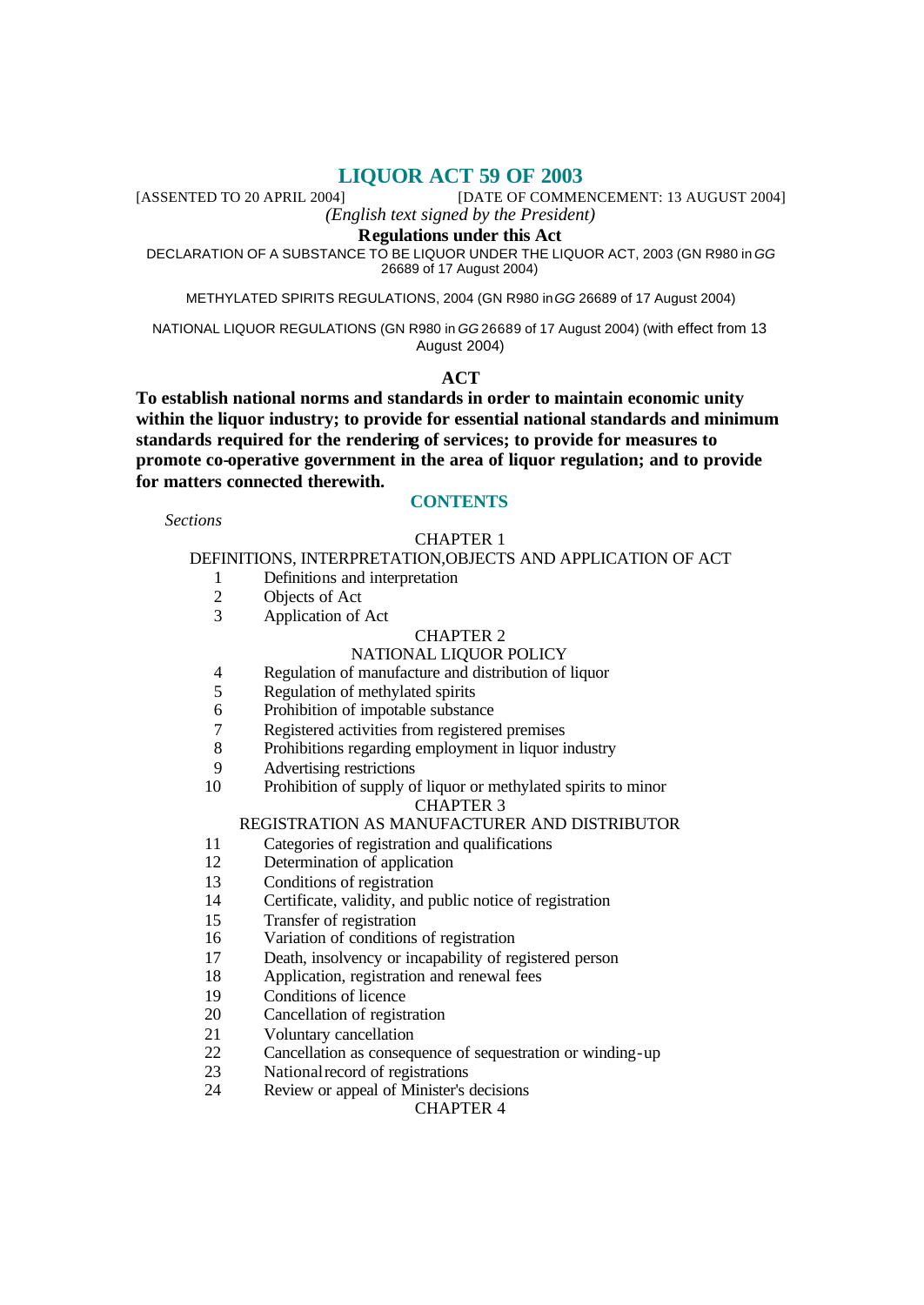#### **COMPLIANCE**

- 25 Designation of inspectors
- 26 Functions of inspectors
- 27 Entry of premises with warrant<br>28 Entry of premises without warra
- Entry of premises without warrant
- 29 Use of force
- 30 Duty to produce documents, answer questions and assist inspector
- 31 Compliance notices
- 32 Objection to compliance notice
- 33 Review or appeal of Minister's decisions

#### CHAPTER 5

# OFFENCES AND PENALTIES

- 34 Offences
- 35 Penalties and forfeiture
- 36 Imputation of criminal liability

#### CHAPTER 6

#### NATIONAL LIQUOR POLICY COUNCIL

- 37 Establishment of Council
- 38 Composition of Council
- 39 Functions of Council
- 40 Proceedings

#### CHAPTER 7

# REGULATIONS AND NOTICES

- 41 Public health considerations
- 42 Power to issue regulations and notices
- 43 Procedure when issuing regulations

#### CHAPTER 8

#### GENERAL PROVISIONS

- 44 Limitation of liability
- 45 Delegation of power
- 46 Repeal of laws
- 47 Short title and commencement

# Schedule 1

# TRANSITIONAL PROVISIONS

#### Schedule 2 REPEAL OF LAWS

# **CHAPTER 1**

#### **DEFINITIONS, INTERPRETATION, OBJECTS AND APPLICATION OF ACT (ss 1-3)**

#### **1 Definitions and interpretation**

(1) In this Act, unless the context indicates otherwise-

**'applicable provincial legislation'** means legislation enacted by a provincial legislature regulating the micro-manufacture, retail sale or consumption of liquor;

# **'applicant'** means a person who has applied to be registered in terms of this Act; **'beer'** includes-

- *(a)* ale, cider and stout; and
- *(b)* any other fermented drink, other than traditional African beer-
	- (i) that is manufactured as, or sold under the name of, beer, ale, cider or stout, if it contains more than one per cent by volume of alcohol; or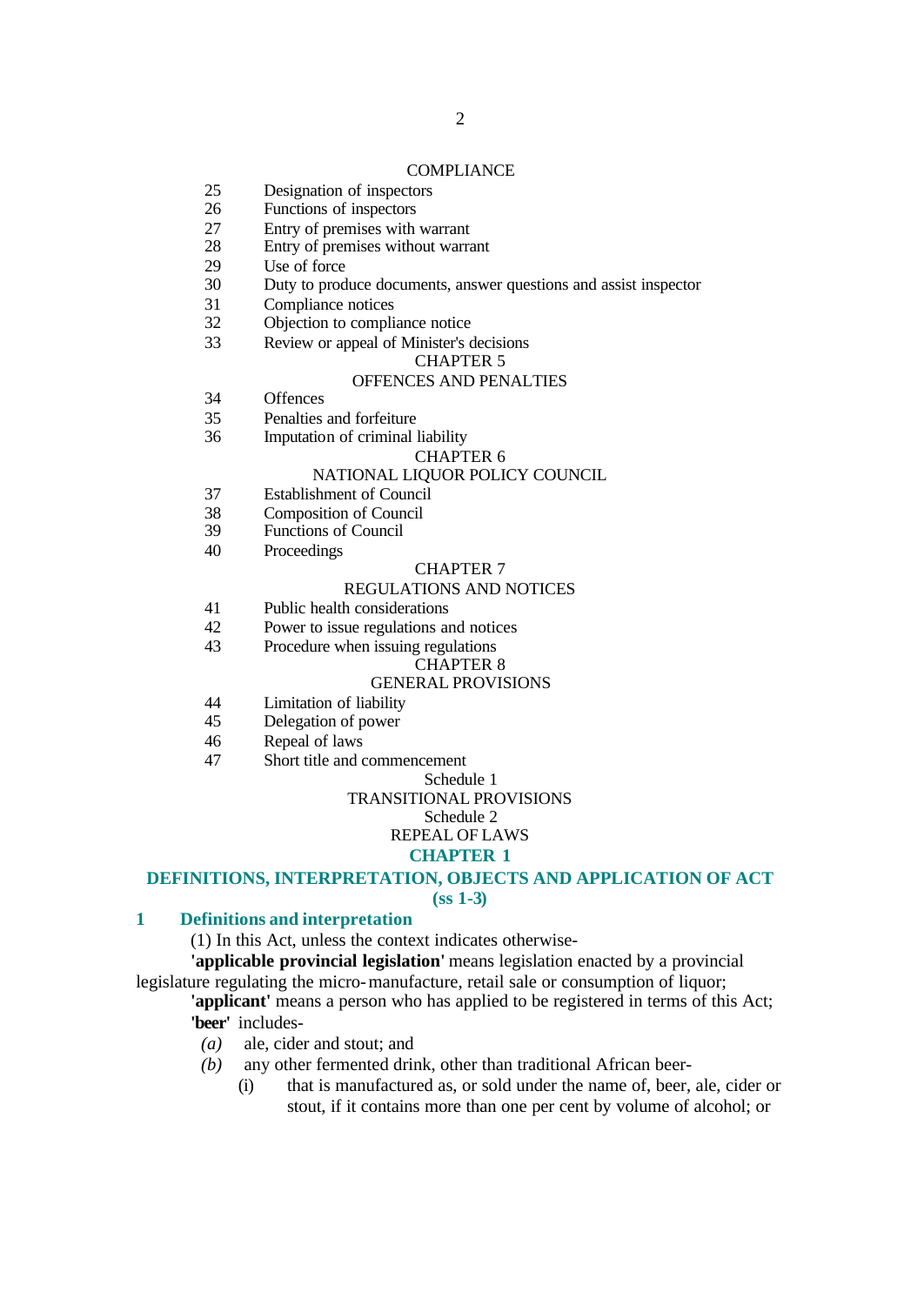(ii) that is declared to be beer under section 42 (2)  $(a)$ ;

**'bottle'** means to place and seal a substance in the container in which it will be offered for retail sale;

**'Competition Commission'** means the body established by section 19 of the Competition Act, 1998 (Act 89 of 1998);

**'control'** has the meaning determined in accordance with the Competition Act, 1998 (Act 89 of 1998);

**'Council'** means the National Liquor Policy Council established by section 37;

**'department'** means the department responsible for liquor matters in the national sphere of government;

**'distribute'** means to offer liquor or methylated spirits for sale, or sell it, to a registered person;

**'distributor'** means a person registered as such in terms of this Act;

**'Director-General'** means the Director-General of the department responsible for liquor matters in the national sphere of government;

**'financial year'** means the calendar year commencing on the first day of April in any year and ending on the last day of March in the following year;

**'impotable substance'** means any substance that is unsafe for human consumption;

**'inspector'** means a person designated as such in terms of section 25 (1); **'liquor'** means-

- *(a)* a liquor product, as defined in section 1 of the Liquor Products Act, 1989 (Act 60 of 1989);
- *(b)* beer or traditional African beer; or
- *(c)* any other substance or drink declared to be liquor under section 42 (2) *(a)*;

**'manufacture'** means to produce or bottle liquor or methylated spirits for the purpose or with the intent of selling it;

**'manufacturer'** means a person registered as such in terms of this Act;

**'Member of the Executive Council'** means, in respect of each province, that person appointed in terms of section 132 of the Constitution to whom the responsibility for liquor licensing has been assigned;

**'methylated spirits'** means-

- *(a)* a spirits denatured in accordance with any law on the denaturation or methylation of spirits;
- *(b)* any other denatured spirits, including-
	- (i) a medicated spirits; or
	- (ii) a denatured spirits declared to be a methylated spirits in terms of this Act;

**'micro -manufacturer'** means a person registered as such in terms of applicable provincial legislation to manufacture liquor at or below the prescribed threshold volume; **'Minister'** means-

- *(a)* the member of Cabinet responsible for liquor matters in the national sphere of government; or
- *(b)* a person acting on or in terms of a delegation made under section 45; **'minor'** means a person who has not attained the age of 18 years;

**'person'** includes a trust, and any other entity mentioned in the definition of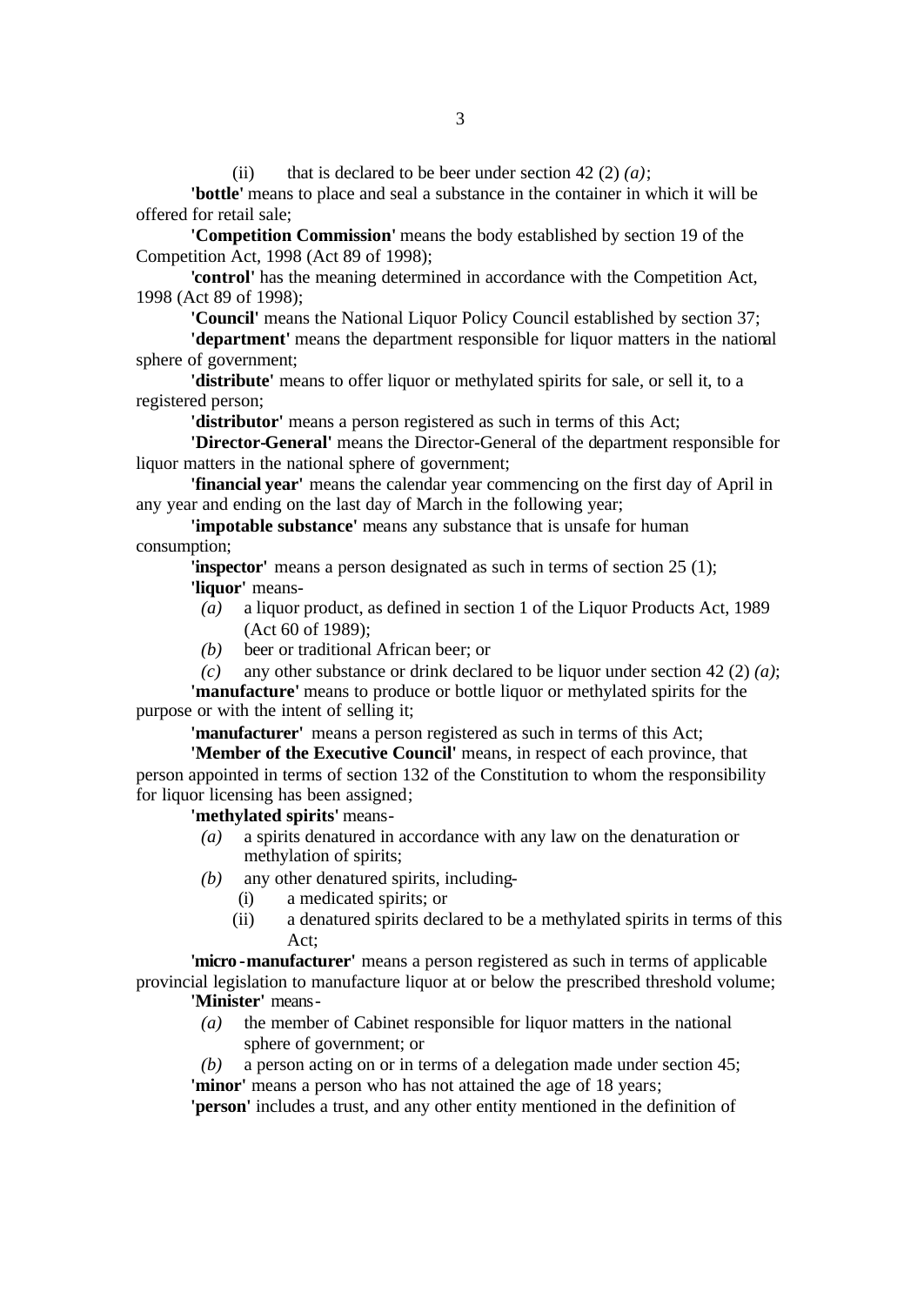**'person'** set out in the Interpretation Act, 1957 (Act 33 of 1957);

**'premises'** includes any place, land, building or conveyance, or any part of it; **'prescribe'** means prescribe by regulation in terms of this Act;

**'prescribed threshold volume'** means the volume determined by the Minister in terms of section 4 (10);

**'private collection'** means liquor held by a person if that person acquired that liquor for private consumption and without the intention of re-selling it, whether by-

*(a)* producing it;

- *(b)* purchasing it from a retail seller;
- *(c)* acquiring it from another private collection; or
- *(d)* importing it into the Republic;

**'register'**, when used as a noun, means the register referred to in section 23; **'registered person'** means-

- *(a)* a manufacturer, distributor, micro-manufacturer or retail seller; or
- *(b)* a person acting in the capacity of an employee or agent of a person referred to in paragraph *(a)*;

**'registered premises'** means premises that have been registered in terms of this

Act;

Act.

**'registrant'** means a person who has been registered in terms of this Act; **'regulation'** means a regulation made under this Act;

**'retail sale'** means the sale of liquor for the purpose of consumption;

**'retail seller'** means a person who is registered or licensed in terms of applicable provincial legislation to sell liquor, or make liquor available for sale, for the purpose of consumption;

**'sell'** includes exchange, offer, display, deliver, supply or dispose of, for sale, or authorise, direct or allow a sale;

**'supply'**, with regard to any liquor or methylated spirits, means to place a person in possession or control of that liquor or methylated spirits, respectively;

# **'traditional African beer'**-

- *(a)* has the meaning determined in terms of the Customs and Excise Act, 1964 (Act 91 of 1964), if any; or
- *(b)* in the absence of a meaning contemplated in paragraph *(a)*, has the meaning set out in Schedule 1;

# **'traditional African beer powder'**-

- *(a)* has the meaning determined in terms of the Customs and Excise Act, 1964 (Act 91 of 1964), if any; or
- *(b)* in the absence of a meaning contemplated in paragraph *(a)*, has the meaning set out in Schedule 1;

**'this Act'** includes any schedule, and any regulation or notice made under this

(2) For all purposes of this Act, the question whether, at the time of producing, bottling, importing or acquiring any liquor, a person did so for the purpose or with the intention of selling that liquor is a matter of fact to be inferred from the circumstances, including but not limited to-

*(a)* the frequency and quantity of liquor produced, bottled, imported or acquired by that person;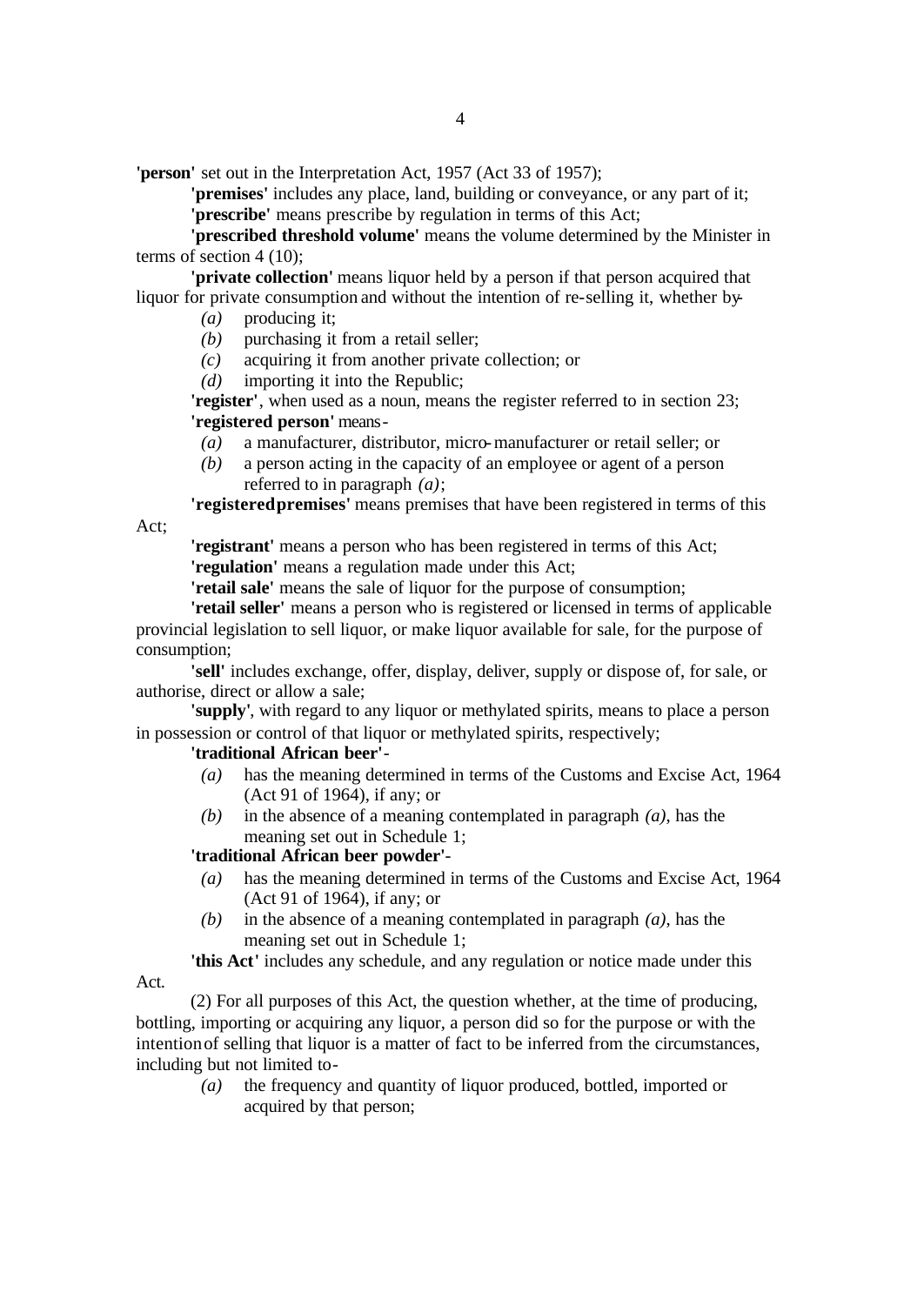- *(b)* the frequency and quantity of sales of liquor by that person;
- *(c)* the existence or absence of any evidence that-
	- (i) at the time that liquor was acquired, the person could reasonably have expected that the acquisition and retention of that liquor could result in commercial gain; or
	- (ii) the person acquired or retained the liquor with the expectation of realising a commercial gain;
- *(d)* the existence or absence of any evidence of advertising, promotional or marketing activity by that person relating to the sale of liquor; and
- *(e)* the nature of any relationship between that person and a registered person.

# **2 Objects of Act**

The objects of this Act are-

- *(a)* to reduce the socio-economic and other costs of alcohol abuse by-
	- (i) setting essential nationa l norms and standards in the liquor industry;
	- (ii) regulating the manufacture and wholesale distribution of liquor;
	- (iii) setting essential national norms and standards for the regulation of the retail sale and micro-manufacture of liquor; and
	- (iv) providing for public participation in the consideration of applications for registration; and
- *(b)* to promote the development of a responsible and sustainable liquor industry in a manner that facilitates-
	- (i) the entry of new participants into the industry;
	- (ii) diversity of ownership in the industry; and
	- (iii) an ethos of social responsibility in the industry.

# **3 Application of Act**

(1) Subject to subsection (2), this Act applies to all manufacturing and distribution of liquor or methylated spirits and to the regulation of impotable substances within the Republic.

(2) Section 4 of the Act does not apply to a sale of liquor from a private collection.

# **CHAPTER 2**

# **NATIONAL LIQUOR POLICY (ss 4-10)**

# **4 Regulation of manufacture and distribution of liquor**

(1) The Minister must regulate the manufacture and distribution of liquor in accordance with this Act.

(2) A person must not manufacture or distribute liquor, except to the extent that the person is permitted to do so in terms of this Act.

(3) Subject to the conditions of its registration, a manufacturer may-

- *(a)* manufacture liquor; and
- *(b)* distribute the liquor that it has manufactured-
	- (i) to another manufacturer or to a distributor; and
	- (ii) to a retail seller, if and to the extent permitted by the conditions of registration.

(4) Subject to the conditions of registration, a distributor may distribute liquor.

- (5) Subject to the conditions of registration or licence, a micro-manufacturer may-
- *(a)* manufacture liquor in a volume not exceeding the prescribed threshold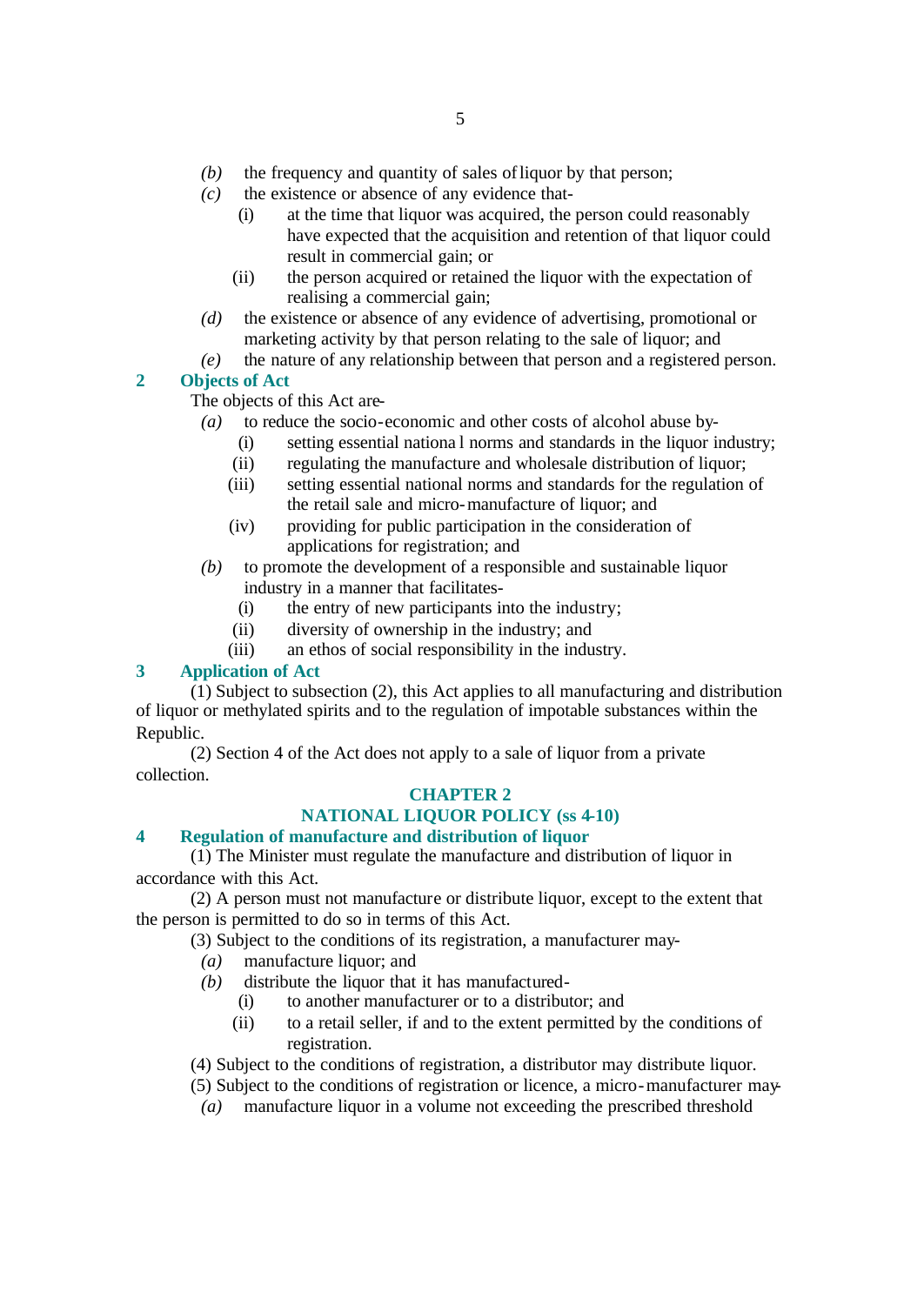volume; and

- *(b)* distribute the liquor that it has manufactured to-
	- (i) another manufacturer or to a distributor; and
	- (ii) to a retail seller, if and to the extent permitted by the conditions of registration.

(6) In addition to any authority granted in terms of applicable provincial legislation, a retail seller may-

- *(a)* purchase or otherwise acquire liquor other than by manufacturing it; and
- *(b)* sell or otherwise dispose of liquor as a return of stock to a manufacturer or distributor.

(7) A sale of liquor by a retail seller in circumstances that would constitute a genuine retail sale if the purchaser of that liquor were an unregistered person, does not constitute distribution for the purposes of this Act merely because the purchaser of that liquor is a registered person.

(8) A sale of liquor by a retail seller to any person, whether registered or unregistered, constitutes distribution for the purposes of this Act if the retail seller-

- *(a)* knew that the purchaser intended to re-sell that liquor; or
	- *(b)* reasonably ought to have concluded that the purchaser intended to resell that liquor, having regard to the circumstances of the sale, including but not limited to the factors listed in section 1 (2) and-
		- (i) whether the retail seller knew the purchaser was a registered person, if applicable;
		- (ii) the nature of any delivery instruc tions given by the purchaser;
		- (iii) any request by the purchaser to establish a discounted pricing arrangement, or a standing arrangement for ordering, billing, credit or payment; and
		- (iv) any request or instructions by the purchaser to receive liquor and tranship that liquor to the purchaser or a third party.

(9) Nothing in this section restricts or limits any right that a manufacturer, distributor or micro-manufacturer may have in terms of applicable provincial legislation to apply to be registered or licensed as a retail seller.

(10) The Minister, by notice in the Gazette, must prescribe-

- *(a)* a threshold volume of liquor contemplated in subsection (5) *(a)*; or
- *(b)* a formula or mechanism for the calculation of a threshold volume of liquor contemplated in subsection (5) *(a)*.

#### **5 Regulation of methylated spirits**

(1) A person must not manufacture or distribute methylated spirits except in accordance with this Act.

(2) The Minister may make regulations-

- *(a)* declaring any substance to be methylated spirits;
- *(b)* restricting and regulating the importation, manufacture, distribution, conveyance, keeping or use of methylated spirits;
- *(c)* restricting or prohibiting the purchase or possession of methylated spirits;
- *(d)* concerning the denaturation, odorisation, colouring and rendering impotable of methylated spirit sold or kept for sale;
- *(e)* prescribing the categories and qualifications of persons who may sell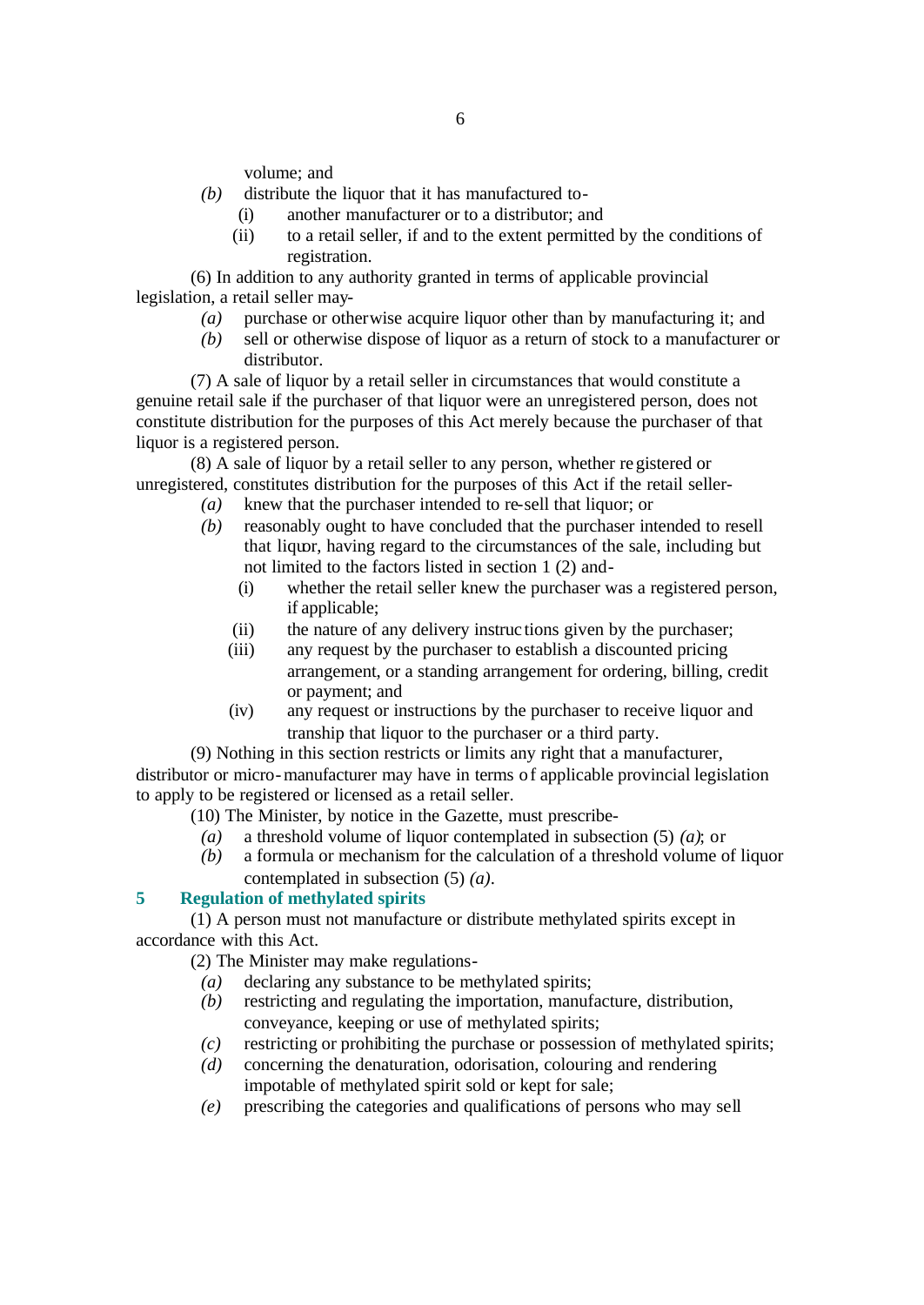methylated spirits to the public;

- *(f)* prescribing the maximum quantities of methylated spirits that may be sold on to any person; and
- *(g)* prescribing the form, manner, custody and retention of records or other documents to be kept in respect of any dealing in methylated spirits.

#### **6 Prohibition of impotable substance**

(1) A person must not manufacture, sell or supply any substance under the name of any liquor or methylated spirits, if that substance is not liquor or methylated spirits, respectively, as defined in this Act.

(2) A person must not manufacture, sell or supply as liquor any impotable substance, add an impotable substance to liquor, or sell or supply any liquor to which an impotable substance has been added.

#### **7 Registered activities from registered premises**

(1) A registrant may carry out its registered activities only in or from registered premises and in accordance with the regulations or any applicable conditions of registration.

(2) A registrant may store liquor only in registered premises, and in accordance with the regulations or any applicable conditions of registration.

# **8 Prohibitions regarding employment in liquor industry**

(1) Despite any law or agreement to the contrary, a registered person must not employ a person who has not yet attained the age of 16 in any activity relating to the manufacture or distribution of liquor or methylated spirits unless the employee is undergoing tra ining or a learnership contemplated in section 16 of the Skills Development Act, 1998 (Act 97 of 1998).

(2) Despite any agreement to the contrary, an employer must not-

- *(a)* supply liquor or methylated spirits to any person as an inducement to employment;
- *(b)* supply liquor or methylated spirits to an employee as or in lieu of wages or remuneration; or
- *(c)* deduct from an employees' wages or remuneration any amount relating to the cost of liquor or methylated spirits-
	- (i) supplied to the employee or to a person on behalf of the employee; or
	- (ii) purchased by, or on behalf of, the employee.

## **9 Advertising restrictions**

(1) A person must not advertise-

- *(a)* any liquor or methylated spirits-
	- (i) in a false or misleading manner;
	- (ii) in a manner intended to target or attract minors; or
- *(b)* any substance that is prohibited in terms of this Act.

(2) A person must not advertise any substance as liquor or methylated spirits if that substance is not liquor or methylated spirits, respectively, as defined in this Act.

# **10 Prohibition of supply of liquor or methylated spirits to minor**

(1) A person must not sell or supply liquor or methylated spirits to a minor.

(2) Despite subsection (1), the parent, adult guardian of a minor or a person responsible for administering a religious sacrament, may on occasion supply to that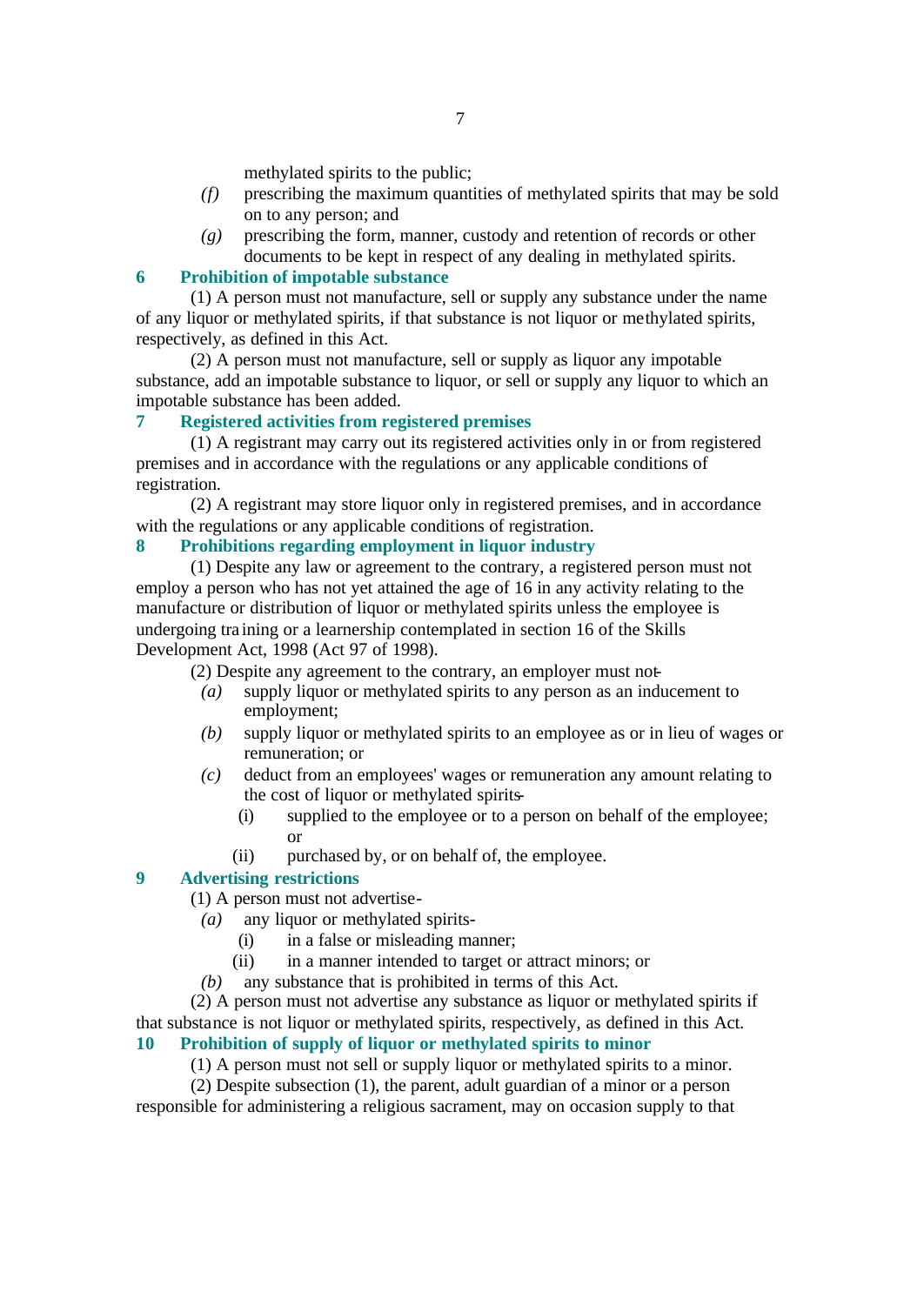minor a moderate quantity of liquor to be consumed by the minor in the presence and under the supervision of that parent, guardian or other person.

(3) A person must take reasonable measures to determine accurately whether or not a person is a minor, before selling or supplying liquor or methylated spirits to that person.

(4) A minor must not make a false claim about age in order to induce a person to sell or supply liquor or methylated spirits to him or her.

(5) A person must not make a false claim about the age of a minor in order to induce a person to sell or supply liquor or methylated spirits to the minor.

(6) A minor must not-

- *(a)* produce liquor;
- *(b)* import liquor; or
- *(c)* supply liquor to any other person.

# **CHAPTER 3**

# **REGISTRATION AS MANUFACTURER AND DISTRIBUTOR (ss 11-24) 11 Categories of registration and qualifications**

# (1) A qualified person, including any registered person-

- *(a)* may apply to the Minister, in the prescribed manner and form, to be registered as a manufacturer or distributor of liquor, or both; and
- *(b)* must indicate clearly in the application the extent to which it wishes to distribute liquor.

(2) Any person may be registered as a manufacturer or distributor of liquor, or both, except a person who-

- *(a)* is a minor at the date of submitting the application for registration;
- *(b)* is an unrehabilitated insolvent;
- *(c)* at the time of application is committed in terms of the Mental Health Act, 1973 (Act 18 of 1973);
- *(d)* has been convicted of a contravention of this Act within the three years immediately preceding the date of application; or
- *(e)* has been convicted, under applicable legislation, of an offence the elements of which are inconsistent with the objects and purposes of this Act, at any time-
	- (i) after the coming into operation of this Act; and
	- (ii) within the three years immediately preceding the date of application.

# **12 Determination of application**

(1) The Minister may-

- *(a)* require further information relevant to an application; and
- *(b)* refuse an application if the applicant has not supplied any information required in terms of paragraph *(a)* within the prescribed time.

(2) If an application complies with the provisions of this Act, the Minister, after considering the application, must either-

- *(a)* register the applicant, subject to section 13; or
- *(b)* refuse to register the applicant if the applicant is disqualified in terms of section 11 (2).

(3) If the Minister refuses an application, the Minister must give the applicant written reasons for the decision.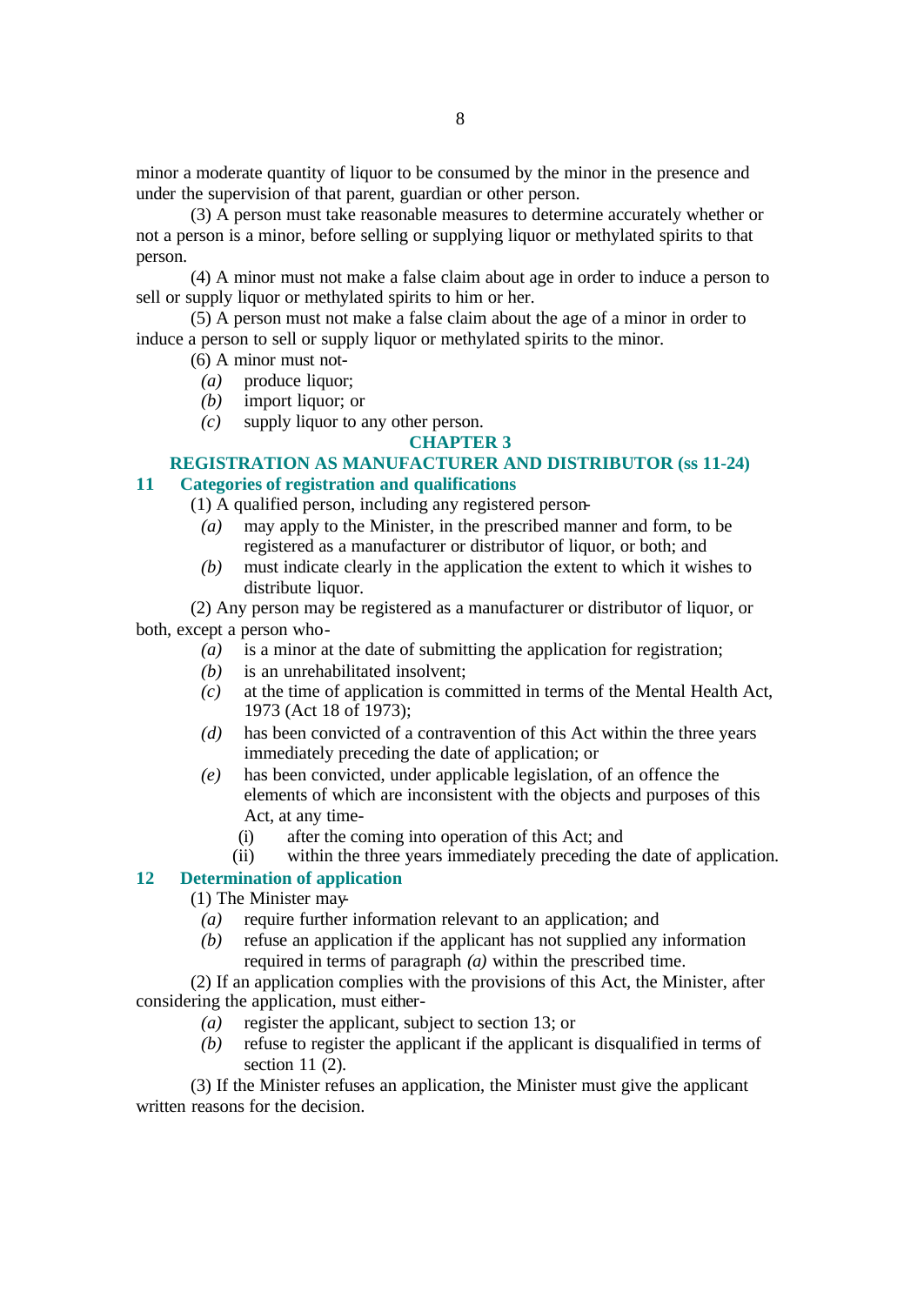# **13 Conditions of registration**

(1) If the Minister is required to register an applicant in terms of section 12, the Minister must further consider the application, relating to the following criteria:

- *(a)* The commitments made by the applicant in terms of black economic empowerment;
- *(b)* The applicant's proposed contribution to combating alcohol abuse, including whether the applicant has subscribed to any industry code of conduct approved by the Minister; and
- *(c)* The extent to which the proposed registration will materially restrict or promote-
	- (i) new entrants to the liquor industry;
	- (ii) job creation within the liquor industry;
	- (iii) diversity of ownership within the liquor industry;
	- (iv) efficiency of operation of the liquor industry;
	- (v) exports; or
	- (vi) competition within the liquor industry.
- (2) Before proposing any conditions on a registration, the Minister may-
- *(a)* consult the Competition Commission when considering the matters set out in subsection (1) *(c)*; and
- *(b)* publish a notice inviting public submissions concerning the application.

(3) The Minister, having regard to the objects and purposes of this Act, the circumstances of the application, the declared wishes of the applicant in terms of section 11 (1)  $(b)$  and the criteria set out in subsection (1), may-

- *(a)* propose any reasonable and justifiable conditions on the registration of an applicant who seeks to be registered only as a distributor; or
- *(b)* propose any reasonable and justifiable conditions on the registration of any other applicant, including but not limited to, conditions that determine whether, or the extent to which, the applicant may distribute liquor to retail sellers.

(4) In addition to the provisions of subsection (3), if an applicant has a director, member, trustee, partner or member of its board or executive body who falls in the category of persons disqualified in terms of section 11 (2), the Minister may propose a condition designed to prevent that person from exercising any decision-making authority with respect to the proposed registered activities.

(5) If the Minister proposes conditions on an applicant's registration, the Minister must inform the applicant of the proposed conditions, and the reasons for them in writing.

(6) An applicant who has received a proposal of conditions may respond to the Minister within-

- *(a)* 30 days from the date on which the applicant is informed of the proposal; or
- *(b)* such longer period as the Minister may permit, on good cause shown.
- (7) If an applicant who has received a proposal of conditions-
- *(a)* consents to the conditions being imposed, the Minister must register the applicant, subject only to the conditions as proposed; or
- *(b)* does not respond, or responds but does not consent, to the proposed conditions, the Minister must consider any response submitted by the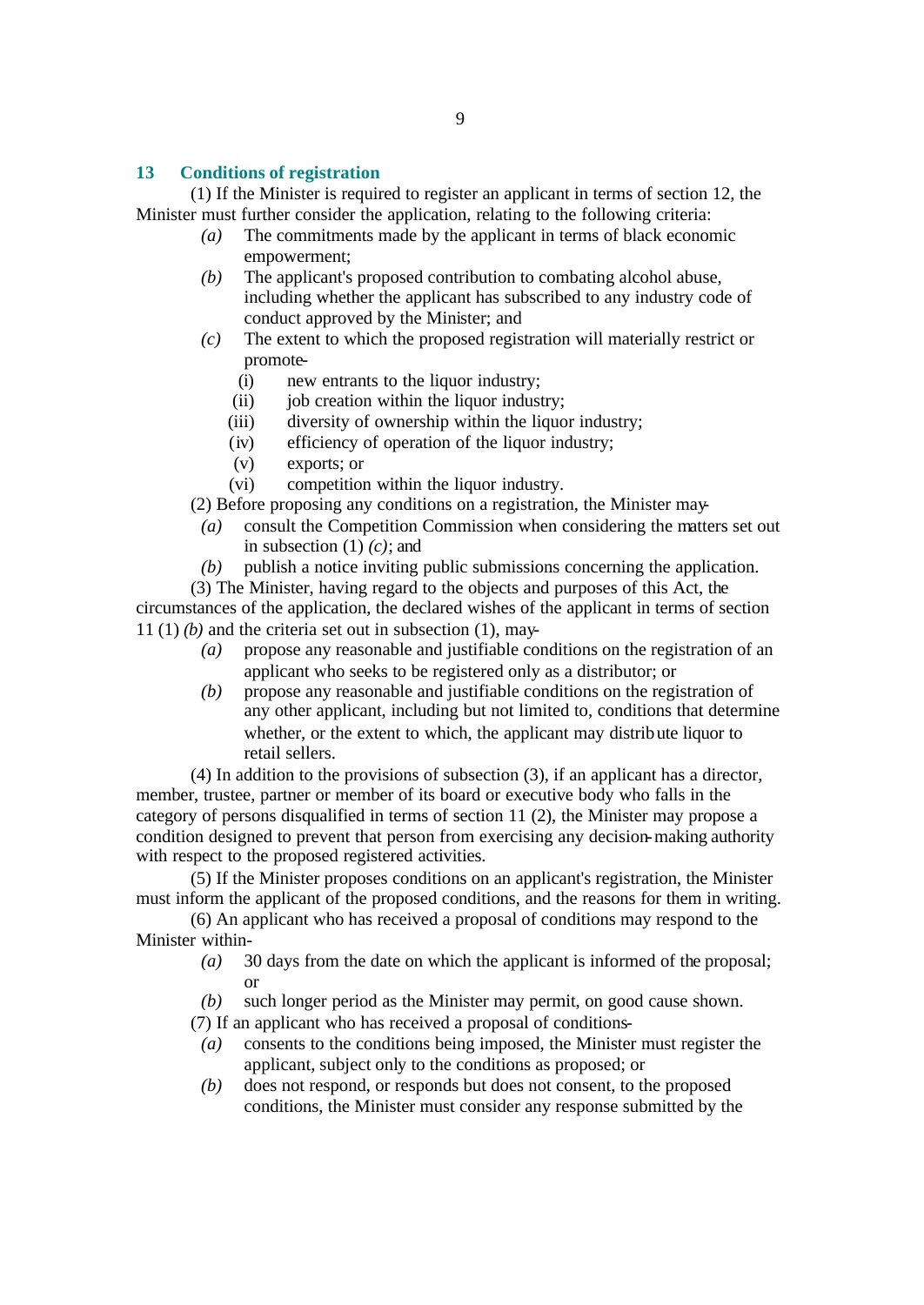applicant and may-

- (i) refuse to register the applicant, if it has not responded; or
- (ii) finally determine the conditions to be imposed, and register the applicant.
- (8) The Minister must-
- *(a)* inform an applicant in writing of a decision in terms of subsection (7); and
- *(b)* provide written reasons for that decision if-
	- (i) the Minister has refused to register the applicant; or
	- (ii) the Minister has amended a previously proposed condition.

# **14 Certificate, validity, and public notice of registration**

(1) Upon registering an applicant, the Minister must-

- *(a)* issue a prescribed certificate of registration to the applicant; and
- *(b)* enter the registration in the register.
- (2) A valid certificate of registration, or a certified copy of it, is sufficient proof that the registrant is registered in terms of this Act.
	- (3) A registration-
	- *(a)* takes effect on the date on which the certificate of registration is issued; and
	- *(b)* remains in effect until-
		- (i) the registrant is deregistered; or
		- (ii) the registration is cancelled in terms of this Act.
	- (4) A registrant must-
		- *(a)* reflect its registered status and registration number on all of its trading documents;
		- *(b)* comply with its conditions of registration and the provisions of this Act;
		- *(c)* pay the prescribed annual renewal fees within the prescribed time;
		- *(d)* keep any records prescribed in terms of section 42 (1) *(b)* in the prescribed manner and form; and
		- *(e)* file any prescribed reports with the Minister in the prescribed manner and form.

# **15 Transfer of registration**

(1) The registration of a registrant may be transferred to another person if-

- *(a)* the registrant, or the person to whom the registration is to be transferred, applies in the prescribed manner and form for approval of the transfer;
- *(b)* the person to whom the registration is to be transferred is not disqualified under section 11 (2); and
- *(c)* the Minister has considered the application and approved the transfer.
- (2) If an application in terms of subsection (1) proposes a transfer of registration

 $to-$ 

- *(a)* an unregistered person, section 12, read with the changes required by the context, applies to that application; or
- *(b)* a registered person, sections 12 and 13, read with the changes required by the context, apply to that application.

(3) If a registered person acquires control over another registered person that holds a different category of registration, the registered persons must notify the Minister in the prescribed manner and form.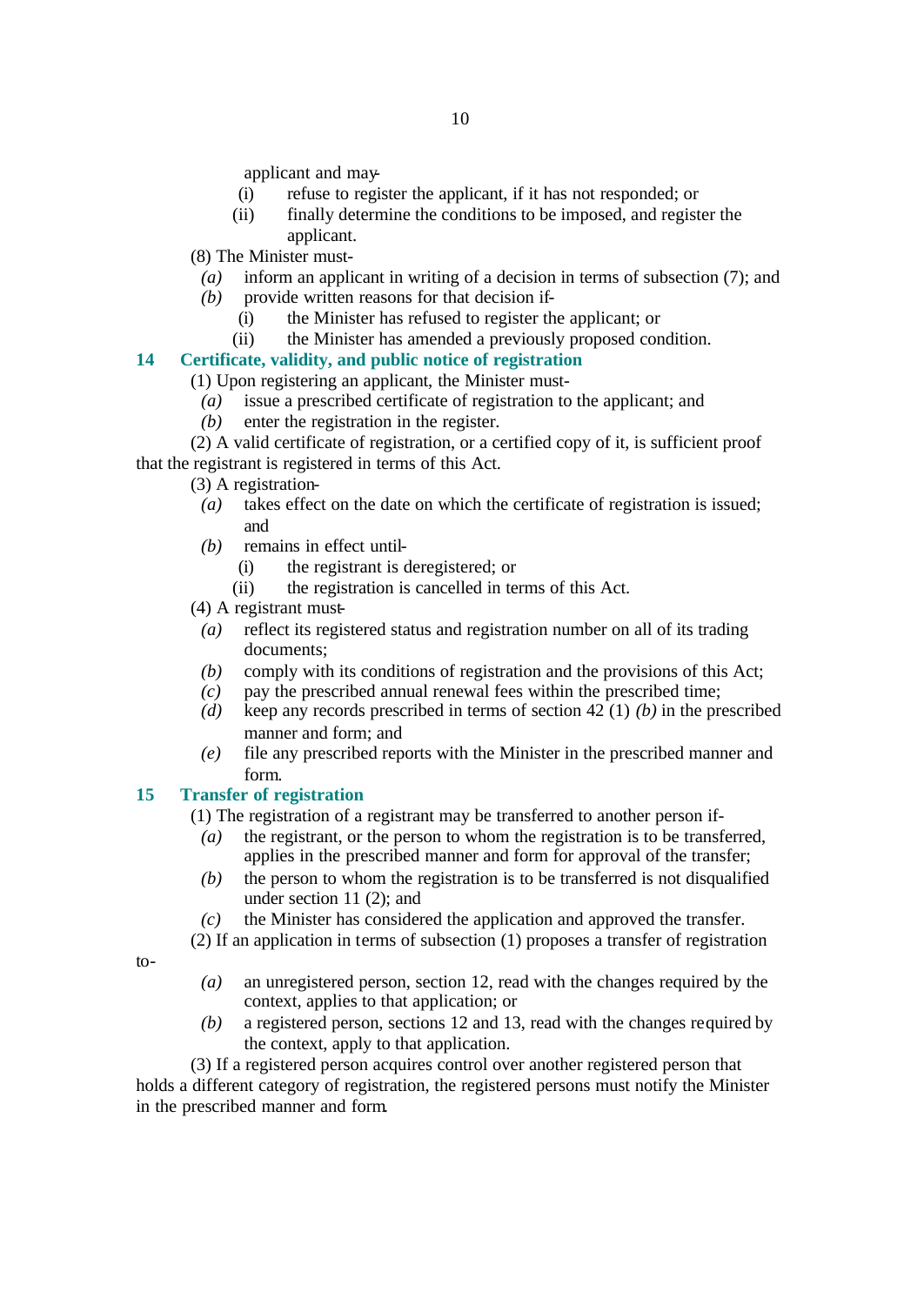(4) If two or more registered persons establish a joint venture to hold a category of registration that is different from the category held by either of them, a fresh application for registration under section  $11(1)$  must be filed in the name of the joint venture.

#### **16 Variation of conditions of registration**

(1) The Minister may reconsider, and vary the conditions of registration of any registrant, in any of the following circumstances:

- *(a)* If the registrant, after registration in terms of this Act, becomes registered or licensed as a micro-manufacturer or retail seller in terms of applicable provincial legislation.
- *(b)* If the registrant has notified the Minister of a material alteration contemplated in subsection (3).
- *(c)* Upon request by the registrant submitted to the Minister in the prescribed manner and form.
- *(d)* If at least five years have passed since the Minister last reviewed or varied the conditions of registration in terms of this section.

(2) A registrant who applies for registration or licensing as a micro-manufacturer or retail seller in terms of applicable provincial legislation must notify the Minister of that application in the prescribed manner and form.

(3) A registrant must notify the Minister in the prescribed manner and form if it proposes to-

- *(a)* relocate any of the activities authorised under its certificate of registration; or
- *(b)* alter the nature or conduct of any of those activities,

in a manner that differs in a material way from that specified in its application for registration.

(4) Within 30 days after receiving a notice in terms of subsection (2) or (3), the Minister must advise the registrant either that-

- *(a)* the Minister will review the conditions of registration in light of the proposed changes; or
- *(b)* the Minister accepts the proposed changes.
- (5) If the Minister reviews conditions of registration in terms of this section-
	- *(a)* section 13, read with the changes required by the context, applies to the review; and
	- *(b)* the Minister may propose new or alternative conditions-
		- (i) only in relation to the registrant's materially altered circumstances, in the case of a review contemplated in subsection (1) *(b)* or *(c)*; or
		- (ii) to the extent permitted by section 13, having regard to the circumstances at the time of the review, in any other case.

#### **17 Death, insolvency or incapability of registered person**

(1) For the purposes of this section, the expression 'an administrator of an estate' includes-

- *(a)* an executor of a deceased estate;
- *(b)* a liquidator or trustee of an insolvent estate; and
- *(c)* a curator.
- (2) If a registrant dies, becomes insolvent or is placed under curatorship, the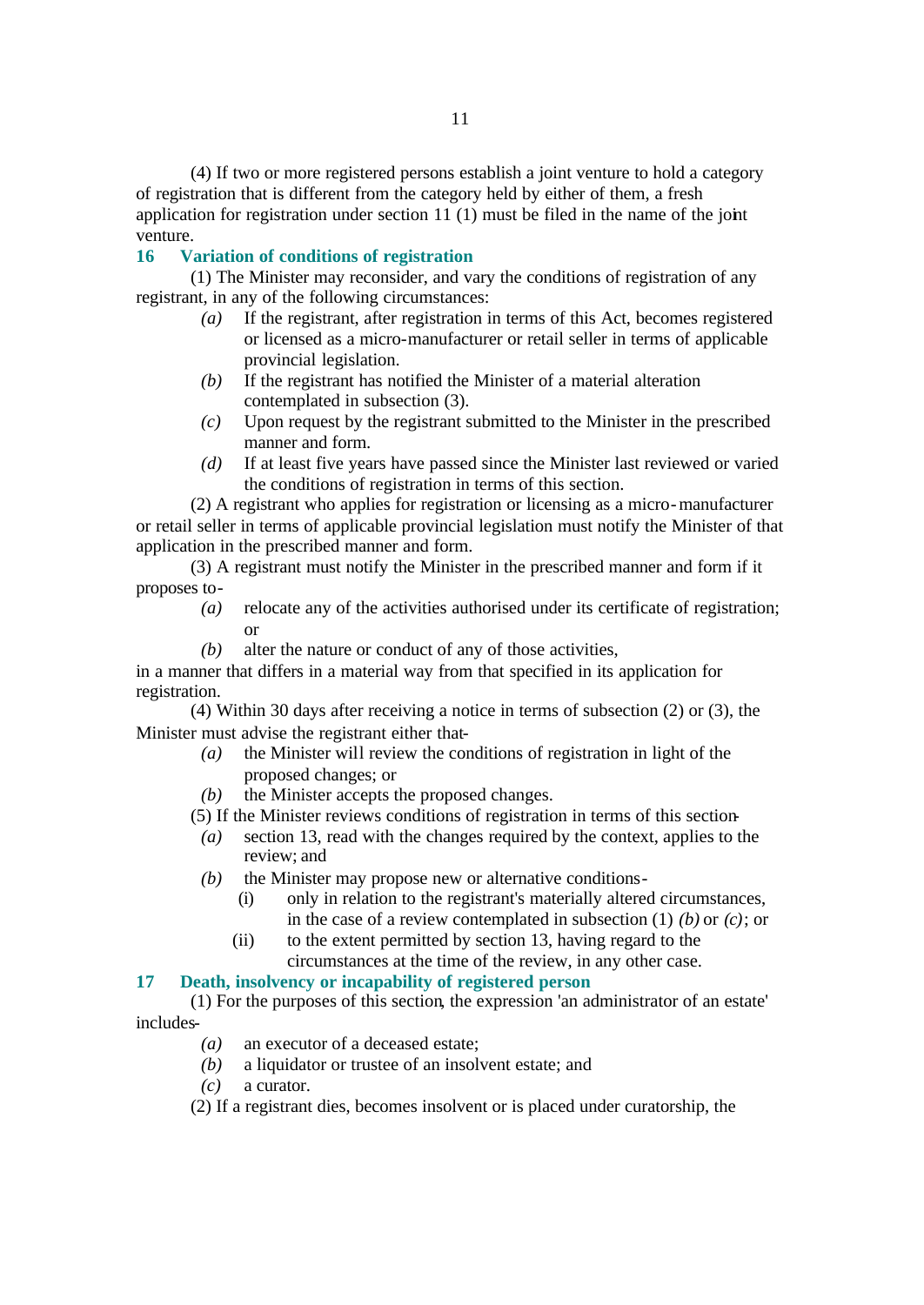administrator of that registrant's estate may, for the purposes of the administration of the estate-

- *(a)* continue to conduct the registered activities in the name of the estate; or
- *(b)* make a proposal to the Minister in terms of section 15 to transfer the registration to another qualified person.

(3) Any person may apply in the prescribed manner and form to the Minister for the appointment of a person to conduct the registered activities of a registrant, pending the appointment of an administrator contemplated in subsection (2).

(4) Before granting an application made in terms of subsection (3), the Minister must be satisfied that-

- *(a)* every person with a financial interest in the matter has been given reasonable notice of the application;
- *(b)* an administrator has not been appointed; and
- *(c)* there are reasonable grounds for believing that an administrator will be appointed.

(5) A person appointed in terms of subsection (3) may, for the purposes of the administration of the estate, continue to conduct the registered activities in the name of the estate, until an administrator has been appointed as contemplated in this section.

# **18 Application, registration and renewal fees**

(1) The Minister may prescribe-

- *(a)* an application fee to be paid in connection with any application in terms of this Act;
- *(b)* an initial registration fee to be paid upon registration; and
- *(c)* an annual registration renewal fee to be paid by registrants.
- (2) The Minister may prescribe different fees in terms of subsection (1) for different categories of applicants or registrants.

# **19 Conditions of licence**

(1) In addition to the authority set out in section 17, the Minister may review, and propose new conditions on, a registration if the registrant-

- *(a)* with respect to a matter arising out of the registration of that person in terms of this Act, has contravened-
	- (i) Chapter 2 of the Competition Act, 1998 (Act 89 of 1998);
	- (ii) The Counterfeit Goods Act, 1997 (Act 37 of 1997);
	- (iii) The Liquor Products Act, 1989 (Act 60 of 1989);
	- (iv) The Foodstuffs, Cosmetics and Disinfectants Act, 1972 (Act 54 of 1972); and
	- (v) The Customs and Excise Act, 1964 (Act 91 of 1964);
- *(b)* has not met its commitments in terms of black economic empowerment, and cannot provide adequate reasons for failing to do so; or
- *(c)* has not met its commitments or complied with its plans concerning combating alcohol abuse, or has breached an approved code of conduct, and cannot provide adequate reasons for failing to do so.

(2) Before imposing a condition in terms of subsection (1) *(b)* or *(c)*, the Minister must provide the registrant with a reasonable opportunity to remedy the shortcoming in its conduct.

(3) Section 13, read with the changes required by the context, applies to a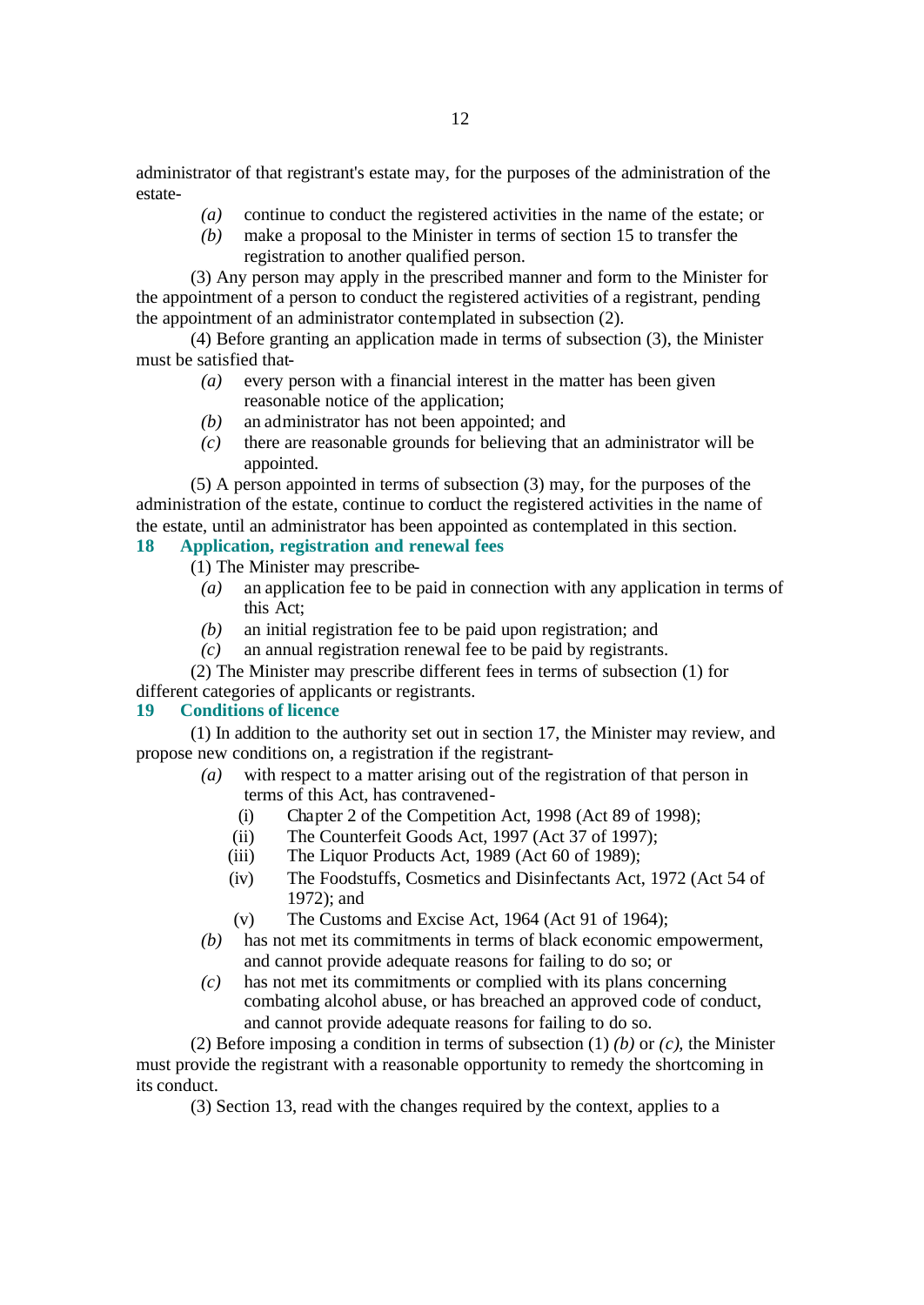proposal by the Minister to impose conditions under this section.

(4) The Minister may propose new or alternative conditions under this section only to the extent that is reasonable and justifiable in the circumstances that gave rise to the review.

#### **20 Cancellation of registration**

(1) A registration may be cancelled-

- *(a)* by the Minister, in terms of subsection (2) or (3);
- *(b)* voluntarily by the registrant, in terms of section 21; or
- *(c)* as a consequence of sequestration, winding-up or dissolution, in terms of section 22.

(2) The Minister may cancel a registration if the registrant-

- *(a)* becomes disqualified on any of the grounds set out in section 11 (2);
- *(b)* does not comply with a condition of registration;
- *(c)* repeatedly breaches the provisions of any legislation listed in section 19 (1), or repeatedly fails to meet a commitment contemplated in section 13 (1) *(a)* or *(b)*; or
- *(d)* does not comply with the provisions of this Act.

(3) In addition to the authority set out in subsection (2), the Minister may cancel the registration of a registrant if the registrant-

- *(a)* has been served a compliance notice in terms of section 31, and-
	- (i) has failed to comply with it; or
	- (ii) has not objected to the notice in terms of section 32; or
- *(b)* if it has objected-
	- (i) failed to comply with the order of the Minister given in terms of section 32 (2); or
	- (ii) has not succeeded in any review or appeal against that order in terms of section 33.

(4) If the Minister has cancelled a registration, the Minister must notify the former registrant in writing of-

- *(a)* the cance llation;
- *(b)* the reasons for the cancellation; and
- *(c)* the date of cancellation.

(5) If a registration is cancelled in terms of this section, section 21 or section 22, the Minister must-

- *(a)* cancel the registration certificate; and
- *(b)* amend the register accordingly.

(6) A registration is cancelled as of the date on which the Minister notifies the former registrant of the cancellation, which, in the case of a cancellation in terms of section 21, must be on the date specified by the registrant in the notice of voluntary cancellation.

#### **21 Voluntary cancellation**

A registrant may cancel the registration by giving the Minister written notice in the prescribed manner and form-

- *(a)* stating the person's intention to voluntarily cancel the registration and reasons for doing so; and
- *(b)* specifying a date, at least seven days after the date of the notice, on which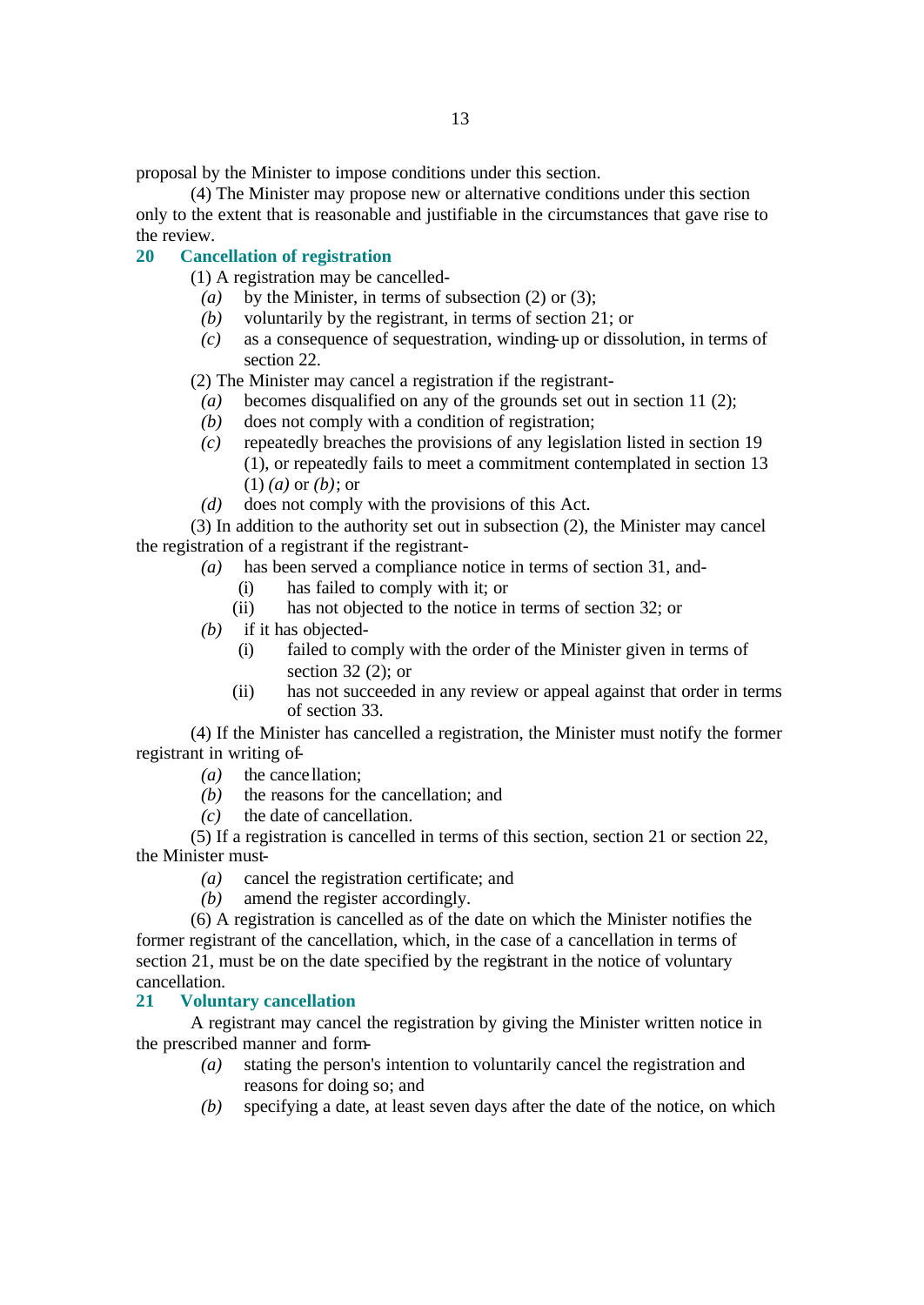#### the cancellation is to take effect.

# **22 Cancellation as consequence of sequestration or winding-up**

(1) If a registrant's estate is wound up or sequestrated without having transferred the registration in terms of section 15, the liquidator or trustee of that estate must notify the Minister in the prescribed manner and form within six months after the sequestration or winding-up, or such longer time as the Minister, on request, may allow.

(2) Upon receiving a notice in terms of subsection (1), the Minister must cancel the registration concerned.

#### **23 National record of registrations**

(1) The Minister must establish and maintain a register in the prescribed form of all persons who have been registered under this Act or applicable provincial legislation, including those whose registration has been transferred, altered or cancelled.

- (2) The Minister must-
	- *(a)* permit any person to inspect the register established in terms of subsection (1), during normal business hours, and upon payment of the prescribed fee;
	- *(b)* publish the register on a website; and
	- *(c)* provide a print copy of the register, or extract from it at any time to a person requesting it, upon payment of the prescribed fee.

# (3) Any person may-

- *(a)* inspect a copy of a registration certificate issued in terms of this Act; and
- *(b)* obtain a copy of it, upon payment of the prescribed fee.

# **24 Review or appeal of Minister's decisions**

(1) A decision of the Minister in terms of this Chapter is subject to review or appeal to the extent provided for, and in accordance with, the Promotion of Administrative Justice Act, 2000 (Act 3 of 2000).

(2) In addition to any other remedy available to a Court conducting a review of a decision by the Minister in terms of this Chapter, the Court may make an order setting aside any condition attached to a registration, if the court is not satisfied that the condition is reasonable and justifiable, having regard to the objects and purposes of this Act, the circumstances of the application or review, as the case may be, and the provisions of section 13.

# **CHAPTER 4**

# **COMPLIANCE (ss 25-33)**

# **25 Designation of inspectors**

(1) The Minister-

- *(a)* may designate any person as an inspector, with either general or specific authority to exercise powers in terms of this Act; and
- *(b)* must issue to each inspector a certificate in the prescribed form stating that a person has been designated as an inspector.

(2) A valid certificate issued in terms of subsection (1) *(b)* is sufficient evidence of the authority of the inspector named on it.

(3) When exercising powers in terms of this Act, an inspector is a peace officer as defined in section 1 of the Criminal Procedure Act, 1977 (Act 51 of 1977), and may exercise the powers conferred on a peace officer by law.

#### **26 Functions of inspectors**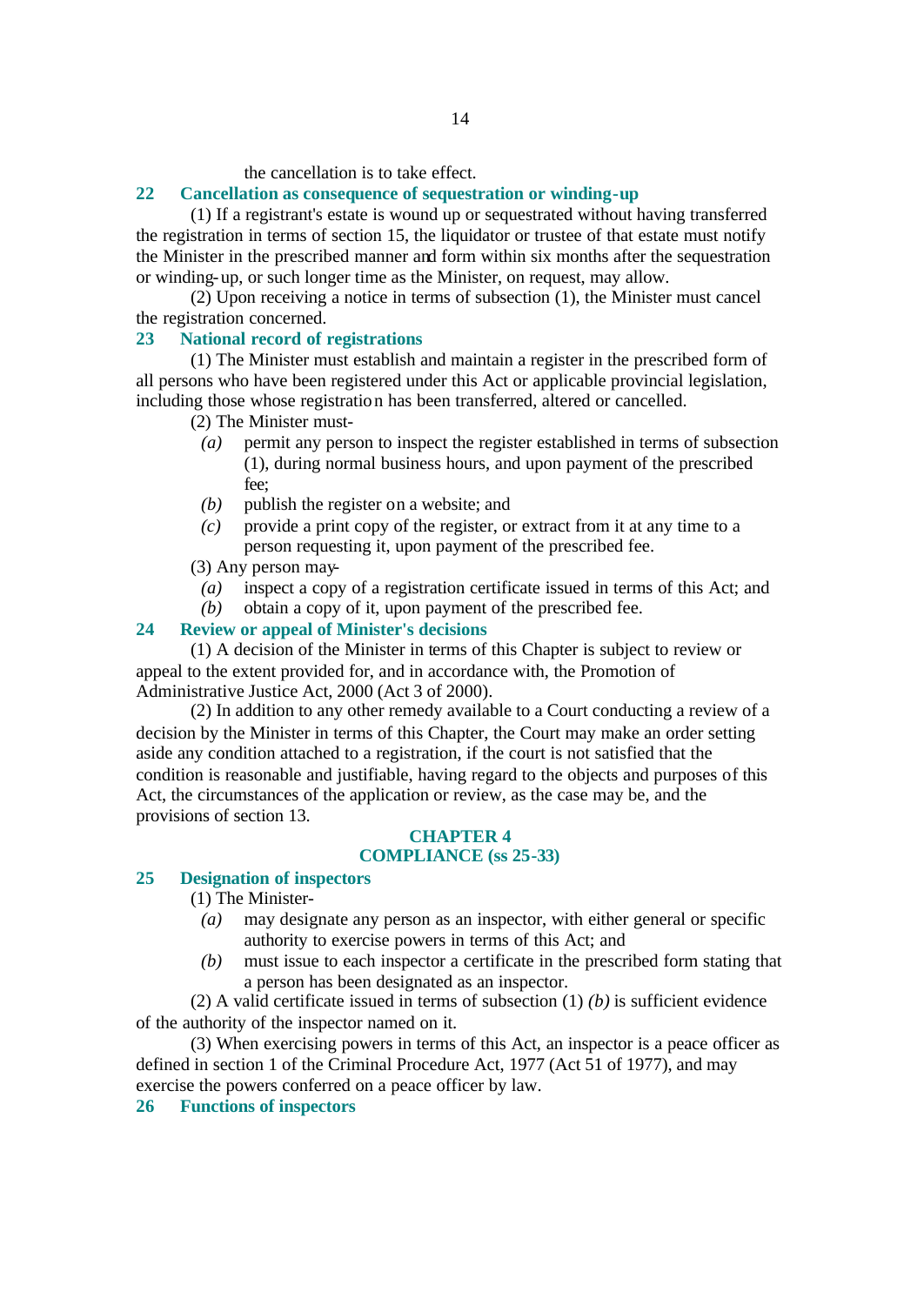- (1) An inspector may-
- *(a)* investigate complaints submitted to the inspector in the prescribed manner and form; and
- *(b)* subject to this Act or any other law that authorises the inspector to conduct an inspection-
	- (i) monitor and enforce compliance with this Act or that law; or
	- (ii) conduct an inspection under this Act or that law.

(2) Subject to sections 28 (3) and 30 (3) and (5), and the provisions of any other law, an inspector may-

- *(a)* question any person whom the inspector believes may have information relevant to an inspection;
- *(b)* question any person present on any premises being inspected, in respect of any matter which may be relevant to the inspection;
- *(c)* inspect any document that-
	- (i) a person is required to maintain in terms of this Act or any other relevant law; or
	- (ii) may be relevant to any liquor-related inspection;
- *(d)* copy any document referred to in paragraph *(c)*, or if necessary, remove the document in order to copy it;
- *(e)* take samples of any substance that is relevant to the inspection;
- *(f)* seize-
	- (i) any liquor that appears to have been manufactured contrary to section 4  $(2)$ ;
	- (ii) any liquor, if it appears that the liquor is being distributed contrary to section  $4(2)$ :
	- (iii) any methylated spirits that appears to have been manufactured or sold contrary to this Act; or
	- (iv) any substance that appears to be prohibited in terms of section 6.
- *(g)* for the purpose of the inspection, take photos or make audio-visual recordings of anything or any person, process, action or condition implicated in the inspection on or regarding any premises; and
- *(h)* do all things necessary for conducting the inspection.
- (3) An inspector who-
- *(a)* seizes any goods in terms of subsection (2) *(f)*, must-
	- (i) issue a receipt for the goods to the owner of or person in control of the premises; and
	- (ii) secure the seized goods, pending a decision concerning forfeiture of those goods in terms of section 35 (2); or
- *(b)* removes anything from premises being inspected, must-
	- (i) issue a receipt for it to the owner of or person in control of the premises; and
	- (ii) unless it is a substance contemplated in subsection (2) *(e)*, return it as soon as practicable after achieving the purpose for which it was removed.

(4) An inspector may be accompanied during an inspection by a member of the South African Police Service and any other person reasonably required to assist in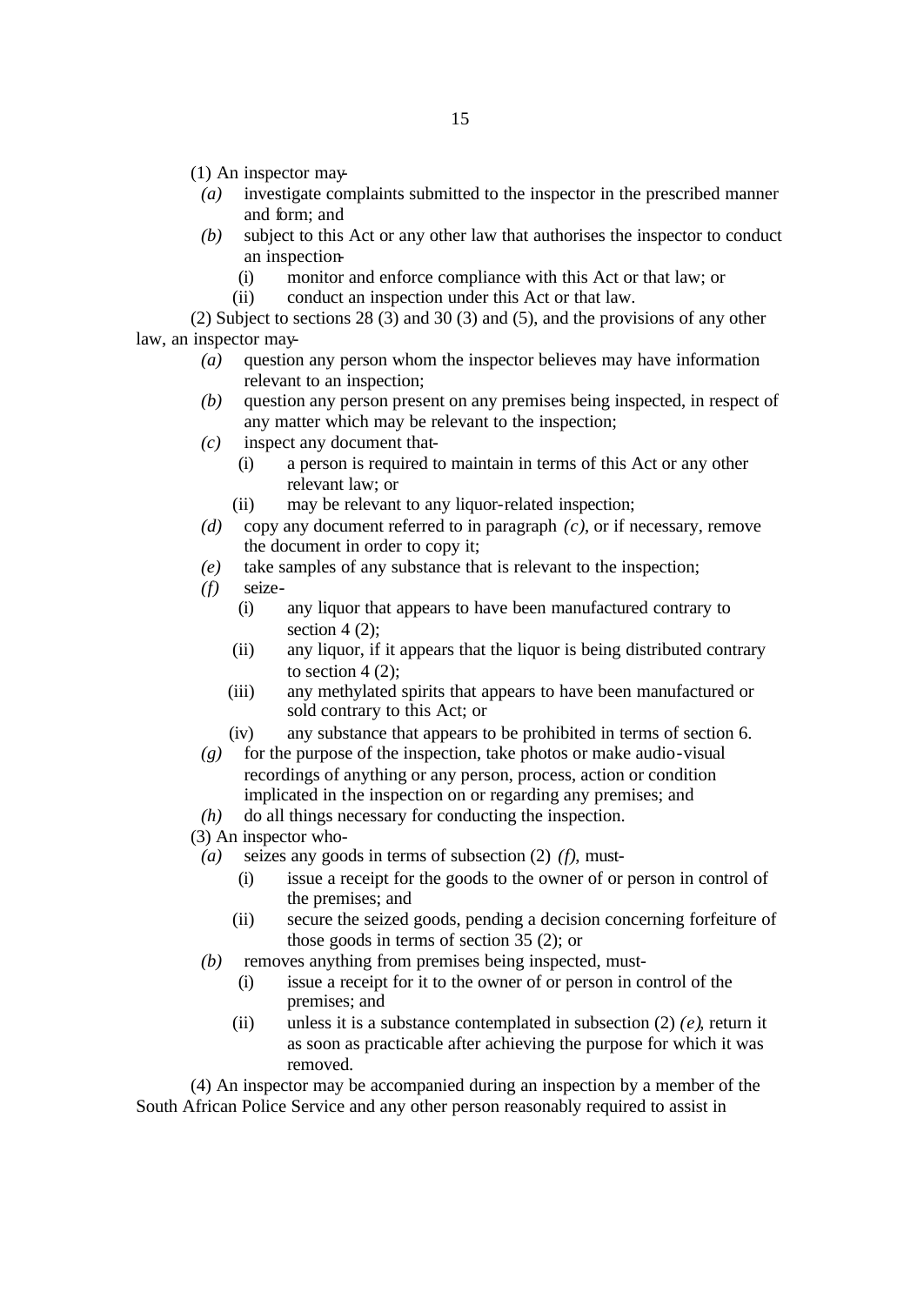conducting the inspection.

#### **27 Entry of premises with warrant**

(1) An inspector may enter any premises if a magistrate has issued a warrant to do so in accordance with subsection (2).

(2) A magistrate may issue a warrant to enter and inspect any premises, if, on the basis of information provided in writing and on oath, the magistrate has reason to believe that-

- *(a)* this Act is not being complied with; and
- *(b)* the entry and inspection are necessary, in the interest of the public, to obtain information-
	- (i) that is related to the alleged failure to comply with this Act; and
	- (ii) that cannot be obtained without entering those premises.

(3) A warrant in terms of subsection (2) may be issued at any time and must specifically-

- *(a)* identify the premises that may be entered and inspected; and
- *(b)* authorise the inspector to enter and inspect the premises and to do anything contemplated in section 26.

(4) A warrant in terms of subsection (2) is valid until-

- *(a)* it is executed;
- *(b)* it is cancelled by the magistrate who issued it or, in that magistrate's absence, by a person with similar authority;
- *(c)* the purpose for which it was issued has fallen away; or
- *(d)* 90 days have elapsed since the date it was issued.

(5) Before commencing an inspection under a warrant, an inspector must-

- *(a)* if the owner of or a person in control of the premises is present-
	- (i) provide identification to that owner or person in control of the premises, and explain to that person the authority by which the inspection is being conducted, and show that person the inspector's certificate of designation; and
	- (ii) hand a copy of the warrant to that person or a person named in it; or
- *(b)* attach a copy of the warrant to the premises in a prominent and visible place if-
	- (i) the owner is absent and there is no person in control of the premises; or
	- (ii) the owner or person in control of the premises refuses to accept a copy.

# **28 Entry of premises without warrant**

- (1) An inspector who does not have a warrant may-
	- *(a)* enter and inspect any premises with the consent of the owner or person in control of the land or those premises; or
	- *(b)* on a routine basis, enter and inspect any registered premises-
		- (i) no more than six times during a 12-month period; or
		- (ii) more frequently if permitted by any other law for the purposes of an inspection.

(2) In addition to the entry permitted in terms of subsection (1), an inspector may enter any land or premises without a warrant-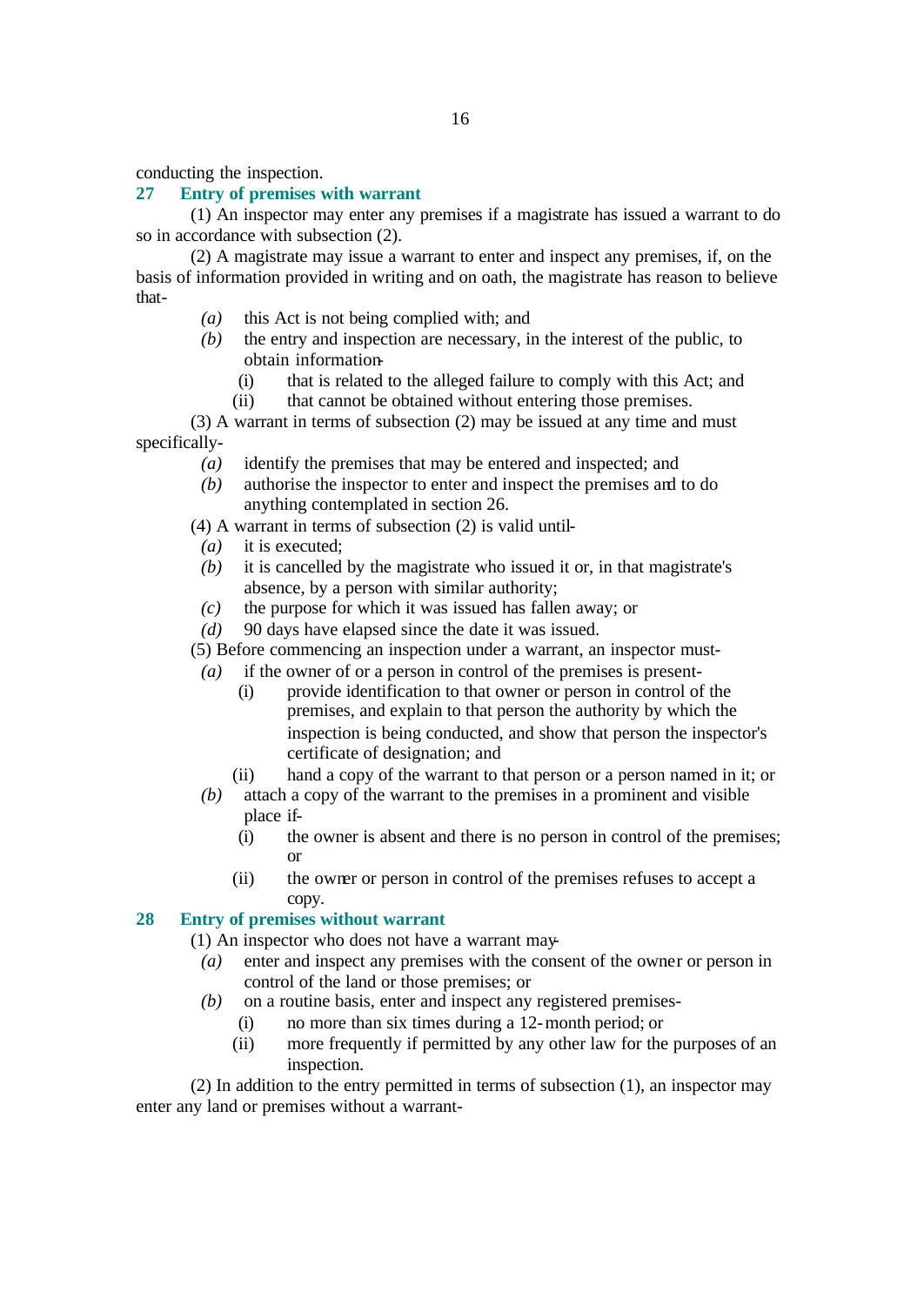- *(a)* if authorised to do so by any other law; or
- *(b)* in respect of which there is an outstanding compliance notice issued in terms of section 31, for the purpose of determining whether that notice has been complied with.

(3) Before commencing an inspection on any land or premises in terms of this section, the inspector must-

- *(a)* provide identification to the owner or other person in charge of the premises;
- *(b)* explain to that person the authority by which the inspection is being conducted; and
- *(c)* show that person the inspector's certificate of designation.

(4) An entry and inspection without a warrant may be carried out only during normal hours of business.

#### **29 Use of force**

(1) An inspector executing a warrant in terms of section 27 may overcome any resistance to entry or inspection by using the force that is reasonably required, including breaking a lock, door or window of the land or premises to be entered.

(2) Before using force, the person executing the warrant must audibly demand admission and announce his or her purpose, unless there is reason to believe that doing so may induce someone to destroy, dispose of or tamper with any object or document that is the object of the inspection.

(3) The Minister must compensate anyone who suffers damage caused as a result of forced entry during an inspection if no one responsible for the premises was present.

(4) Subject to any other law or except in the case of an emergency, force may not be used to effect an entry or conduct an inspection in terms of section 28.

#### **30 Duty to produce documents, answer questions and assist inspector**

(1) Any person who is in possession of a document relevant to an inspection must produce that document at the request of the inspector.

(2) An owner or occupier of any land or premises must provide any facility and assistance that is reasonably required by an inspector to conduct an inspection effectively.

(3) Before questioning a person in terms of this Chapter, an inspector must inform that person of his or her applicable constitutional rights.

(4) A person who is questioned by an inspector in terms of this Chapter must answer every question truthfully and to the best of his or her ability.

(5) An answer or explanation given to an inspector may not be used or admitted in criminal proceedings against the person who provides it, except in proceedings against that person on a charge relating to-

- *(a)* the administration or taking of an oath;
- *(b)* the making of false statements; or

*(c)* the failure to answer a lawful question fully and satisfactorily.

#### **31 Compliance notices**

(1) If an inspector believes that any provision of this Act or a condition of registration has not been complied with, the inspector may issue a compliance notice in the prescribed form to-

- *(a)* the registrant; or
- *(b)* the owner of the registered premises or a person in control of the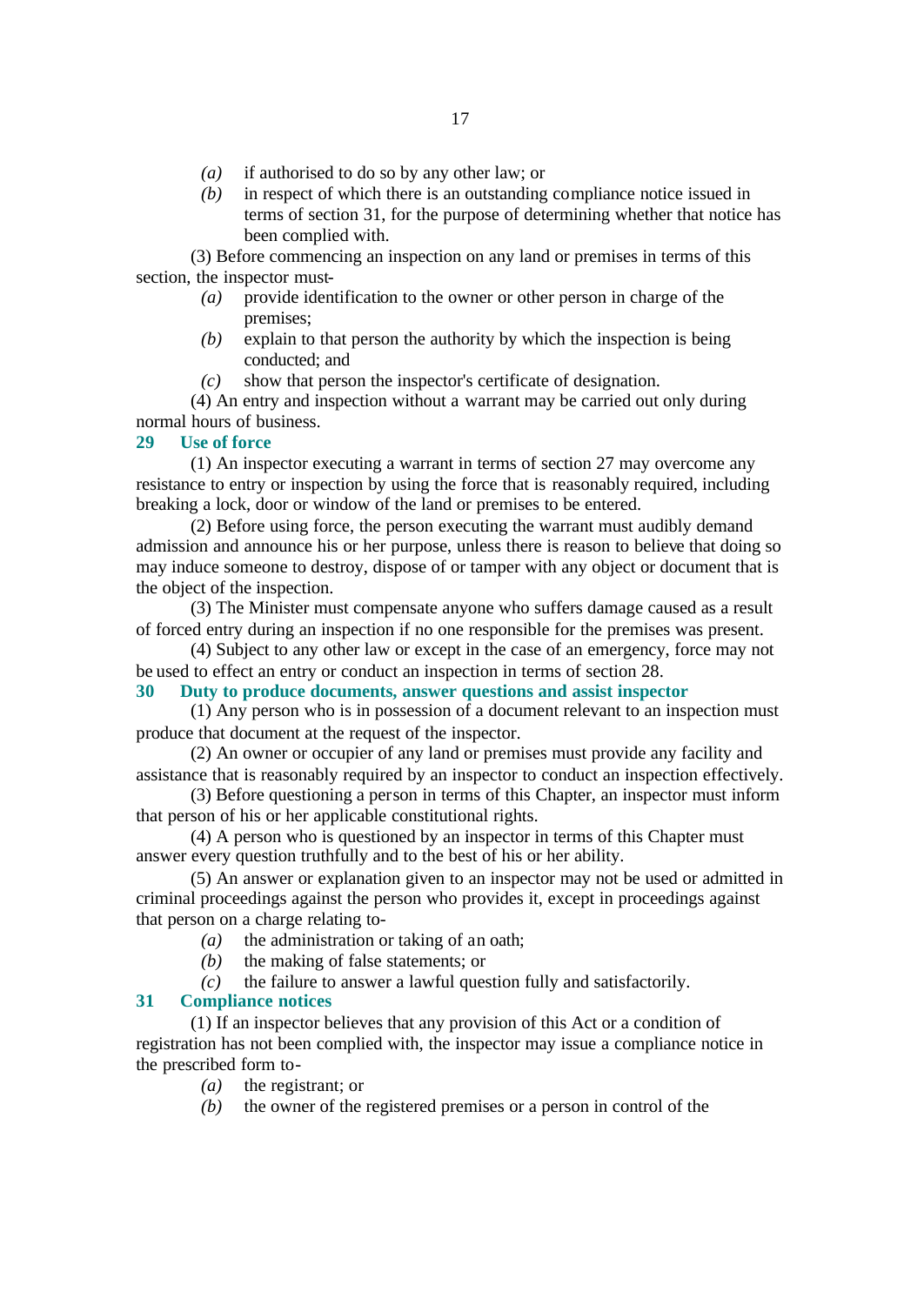registered premises.

# (2) A compliance notice contemplated in subsection (1) must set out-

- *(a)* the provision that has not been complied with;
- *(b)* details of the nature and extent of the non-compliance;
- *(c)* any steps that are required to be taken and the period within which those steps must be taken; and
- *(d)* any penalty that may be imposed in terms of this Act if those steps are not taken.

(3) A compliance notice contemplated in subsection (1) remains in force until an inspector issues a compliance certificate contemplated in subsection (4) in respect of that notice.

(4) If the requirements of a compliance notice have been satisfied, the inspector must issue a compliance certificate.

#### **32 Objection to compliance notice**

(1) Any person issued with a compliance notice may object to it by making representations to the Minister within-

- *(a)* 21 days of receipt of that notice; or
- *(b)* such longer period as may be allowed by the Minister on good cause shown.

(2) After considering any representations by the objector and any other relevant information, the Minister may confirm, modify or cancel any compliance notice or any part of such notice.

(3) The Minister must serve a copy of the notice made in terms of subsection (2) on the objector and, if the objector is not a person registered in terms of this Act, any registered person affected by the notice.

(4) If the Minister confirms or modifies the notice or any part of the notice, the objector must comply with that notice, within the time period specified in that notice.

# **33 Review or appeal of Minister's decisions**

A decision of the Minister in terms of section 32 is subject to review or appeal to the extent provided for, and in accordance with, the Promotion of Administrative Justice Act, 2000 (Act 3 of 2000).

#### **CHAPTER 5**

#### **OFFENCES AND PENALTIES (ss 34-36)**

# **34 Offences**

(1) It is an offence to-

- *(a)* contravene or fail to comply with section 4 (2), 5 (1), 6, 7, 8, 9 or 10, or subsection (2); or
- *(b)* fail to comply with any condition of registration imposed under this Act.

#### (2) A person must not-

- *(a)* refuse to grant an inspector access to premises to which the inspector is authorised to have access;
- *(b)* obstruct, interfere or hinder an inspector who is exercising a power or performing a duty in terms of this Act;
- *(c)* refuse to provide an inspector with a document or information that the person is lawfully required to provide in terms of this Act;
- *(d)* furnish false or misleading information to an inspector;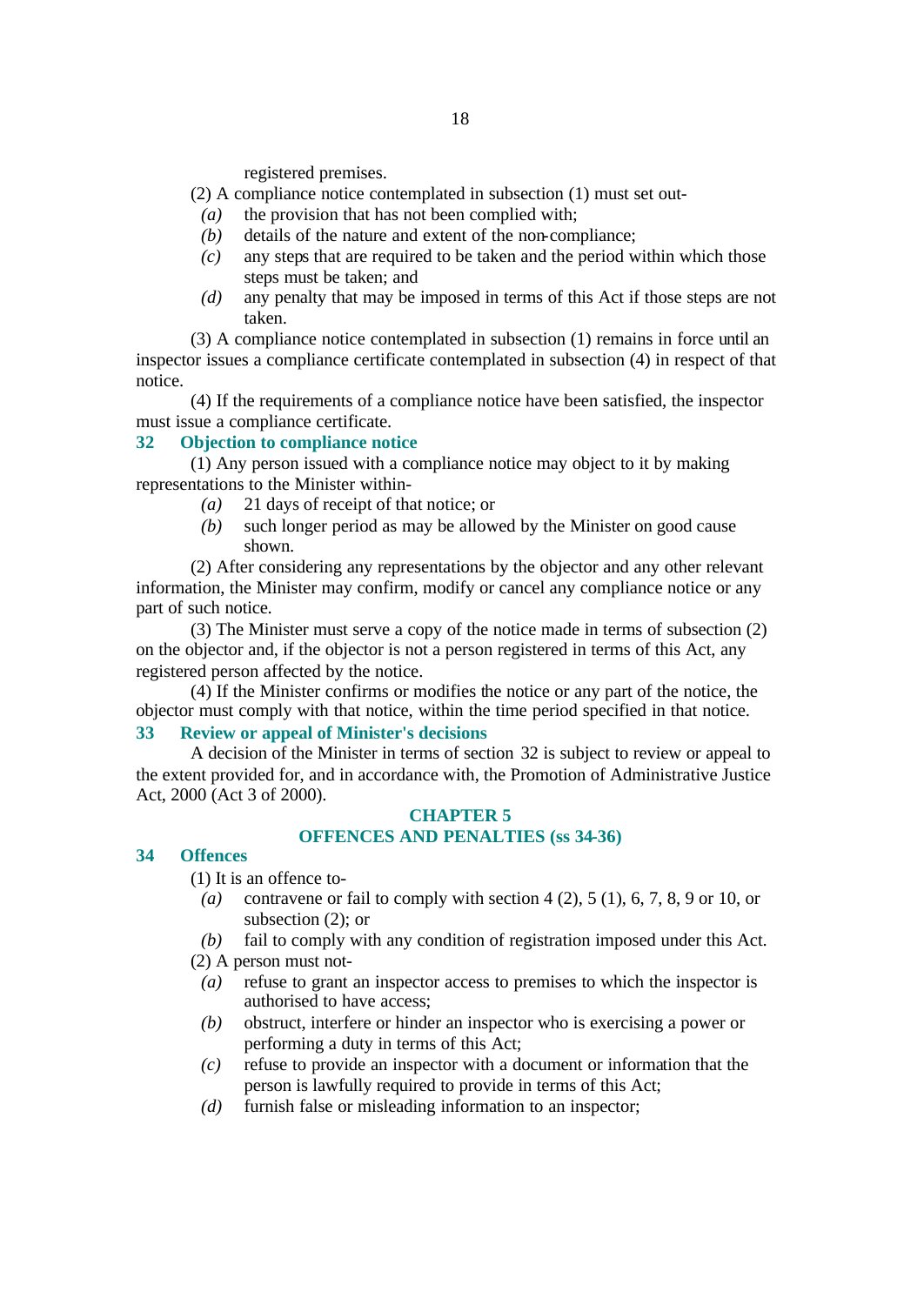- *(e)* unlawfully prevent the owner of any premises, or a person working for that owner, from entering the premises in order to comply with a requirement of this Act;
- *(f)* pretend to be-
	- (i) a registrant; or
	- (ii) an inspector;
- *(g)* falsify, or without authorisation, alter-
	- (i) a registration certificate issued in terms of section 14 (1); or
	- (ii) an authorisation of a warrant, compliance notice or compliance certificate contemplated in Chapter 4;
- *(h)* fail to comply with a compliance notice issued in terms of Chapter 4;
- *(i)* enter any premises without a warrant in circumstances requiring a warrant;
- *(j)* act contrary to a warrant issued in terms of Chapter 4;
- *(k)* without authority enter or inspect premises; or
- *(l)* disclose any information relating to the financial or business affairs of any person that was acquired in the exercise of any power or performance of any duty in terms of this Act, except-
	- (i) to a person who requires that information in order to exercise a power or perform a duty in terms of this Act;
	- (ii) if the disclosure is ordered by a competent court; or
	- (iii) if the disclosure is in compliance with the provisions of any law.

# **35 Penalties and forfeiture**

(1) Any person who contravenes or fails to comply with a provision of-

- *(a)* section 4 (2), 5 (1), 6, 8 or 10, is liable on conviction to a fine not exceeding R1 000 000, or to imprisonment for a period not exceeding five years; or
- *(b)* section 7, 9 or 34, is liable on conviction to a fine not exceeding R500 000, or to imprisonment for a period not exceeding one year.

(2) In addition to imposing a penalty in terms of subsection (1), a court that has convicted a person of an offence-

- *(a)* in terms of section 4 (2), must order the forfeiture to the State of any liquor manufactured or distributed by that person contrary to section 4 (2), and seized in terms of section 26 (2) *(f)*;
- *(b)* in terms of section 5, must order the forfeiture to the State of any methylated spirits manufactured or sold by that person contrary to this Act, and seized in terms of section 26 (2) *(f)*; or
- *(c)* in terms of section 6, must order the destruction of any substance that is prohibited in terms of section 6, and that was in the possession of that person, and seized in terms of section 26 (2) *(f)*.

(3) The Minister must order that any liquor that is forfeited to the State in terms of this section must be-

- *(a)* destroyed at the cost of the person from whom it was seized; or
- *(b)* sold to a registered person, in accordance with any law regulating disposal of forfeited goods.

# **36 Imputation of criminal liability**

(1) If a manager, agent or employee of a person commits an offence by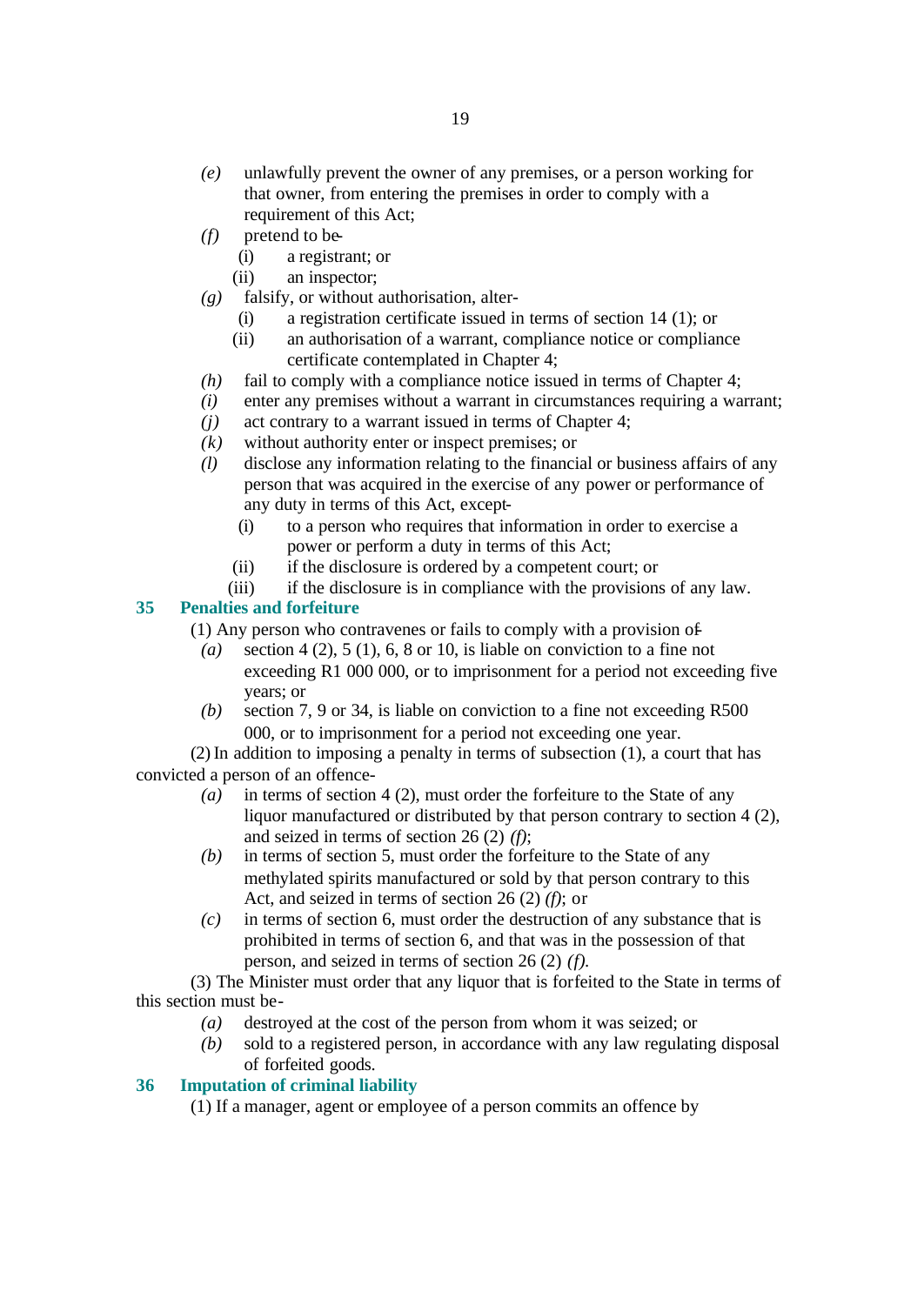performing or omitting to perform an act and such performance or omission would have constituted an offence had it been done by the person, that person is equally guilty of the offence if the act or omission fell within the scope of the authority or employment of the manager, agent or employee concerned and the person-

- *(a)* either connived at or permitted the act or omission by the manager, agent or employee concerned; or
- *(b)* did not take all reasonable steps to prevent the act or omission.
- (2) For purposes of subsection (1), the fact that a person issued instructions

prohibiting an act or omission is not in itself sufficient proof that all reasonable steps were taken to prevent the act or omission.

# **CHAPTER 6**

# **NATIONAL LIQUOR POLICY COUNCIL (ss 37-40)**

#### **37 Establishment of Council**

There is hereby established a National Liquor Policy Council.

#### **38 Composition of Council**

(1) The Council consists of-

- *(a)* the Minister;
- *(b)* for each province, the Member of the Executive Council responsible for liquor licensing in that province;
- *(c)* the Director-General, or other employee of the department designated by the Director-General; and
- *(d)* for each province, one person designated-
	- (i) in terms of applicable provincial legislation; or
	- (ii) by the Member of the Executive Council responsible for liquor licensing in that province.
- (2) The Minister chairs the Council.

(3) The members contemplated in subsection (1) *(c)* and *(d)* have no vote on the Council.

# **39 Functions of Council**

(1) The Council is a forum for intergovernmental co-operation contemplated in section 41 (1) *(h)* of the Constitution.

(2) The functions of the Council are-

- *(a)* to consult on-
	- (i) national norms and standards for the liquor industry;
	- (ii) national policy in respect of the liquor industry;
	- (iii) liquor legislation or regulations, including the promotion of uniform national and provincial legislation in respect of liquor norms and standards;
	- (iv) any matter concerning the liquor industry within the national and provincial spheres of government;
	- (v) any matter concerning the management or monitoring of the liquor industry in the Republic, or licensing in any province;
	- (vi) any other matter that may be referred to it by a member of the Council;
- *(b)* to promote and facilitate intergovernmental relations in respect of the liquor industry; and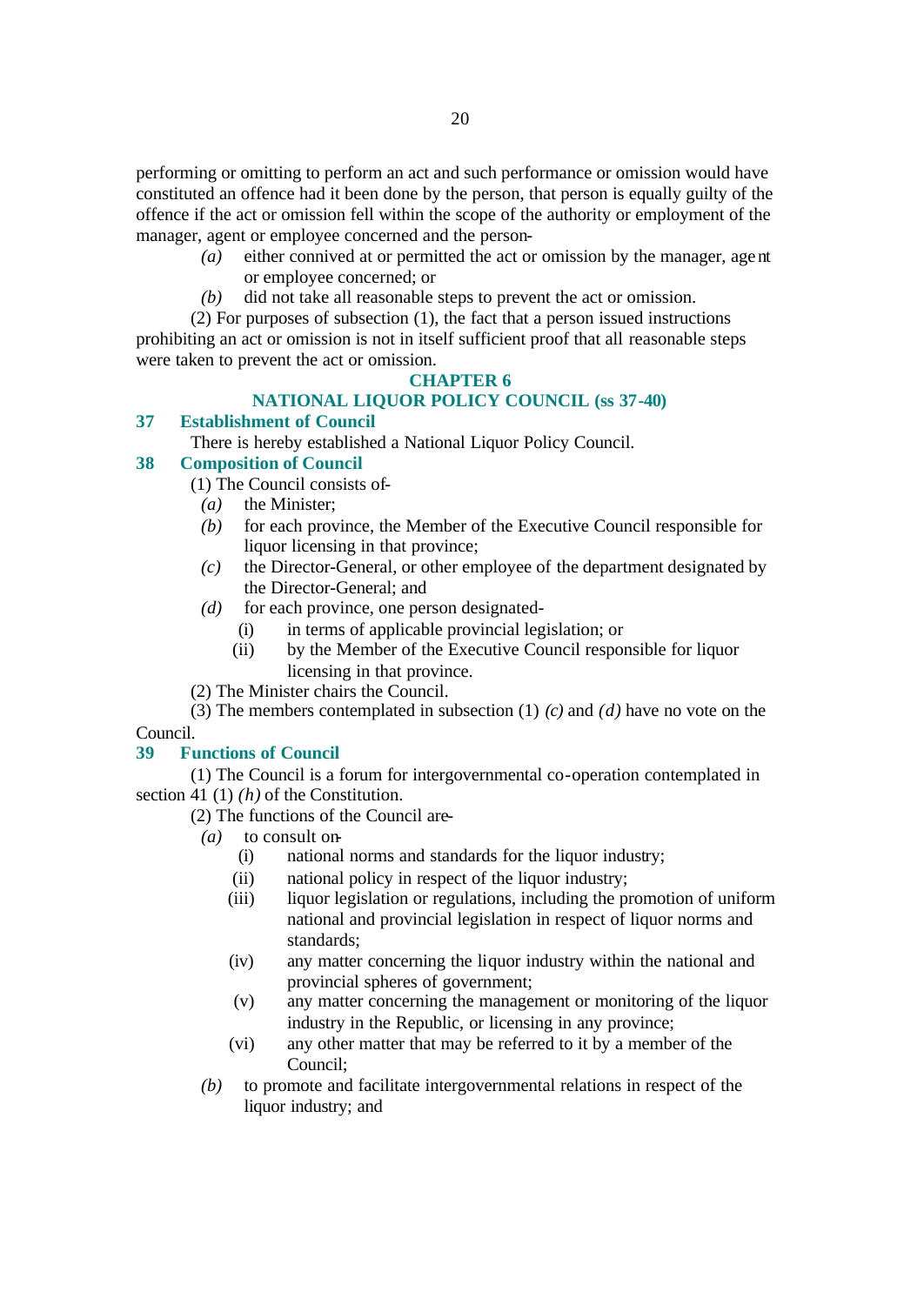*(c)* to facilitate the settlement of intergovernmental disputes concerning the liquor industry.

# **40 Proceedings**

(1) The Minister may convene a meeting of the Council at any time, but must convene at least two meetings in each financial year.

(2) The Minister may designate any meeting of the Council to be a meeting of all members, or only of voting members.

(3) A non-voting member may nominate an alternate from its relevant regulatory authority to represent that member at a meeting of the Council.

(4) The Council may invite non-members to attend meetings of the Council.

(5) As a body through which the national and provincial spheres of government seek to co-operate with one another in mutual trust and good faith, the Council must attempt to reach its decisions by consensus.

(6) If the Council fails to reach consensus on a decision, it may resolve the matter by formal vote on a motion.

(7) A motion in terms of subsection (6) passes only if it is supported by-

*(a)* the Minister; and

*(b)* at least five other voting members of the Council.

(8) Subject to subsections (1) and (7), the Council may adopt its own rules for the conduct of its meetings.

#### **CHAPTER 7**

# **REGULATIONS AND NOTICES (ss 41-43)**

#### **41 Public health considerations**

The Minister, in consultation with the member of Cabinet responsible for health, may prescribe the content of, and the manner in which, public health notices must be displayed on-

- *(a)* registered premises; and
- *(b)* premises licensed or registered by a provincial authority to sell or micromanufacture liquor.

#### **42 Power to issue regulations and notices**

(1) In respect of any matter affecting the retail sale or micro-manufacture of liquor, the Minister, after consultation with the Council, may make regulatio ns in order to establish uniform norms and standards in the liquor industry regarding-

- *(a)* the form and nature of statistical information that provincial authorities must supply to the Minister; and
- *(b)* the information to be furnished to the Minister regarding the operation of the liquor industry by-
	- (i) a registered person; and
	- (ii) the holder of an import certificate in terms of section 16 of the Liquor Products Act, 1989 (Act 60 of 1989).

(2) The Minister may, by notice in the Gazette-

- *(a)* make regulations in the manner contemplated in section (1)-
	- (i) declaring any substance or fermented drink to be beer, liquor, traditional African beer or an impotable substance; or
	- (ii) declaring any denatured, medicated, perfumed or otherwise treated spirits to be methylated spirits; and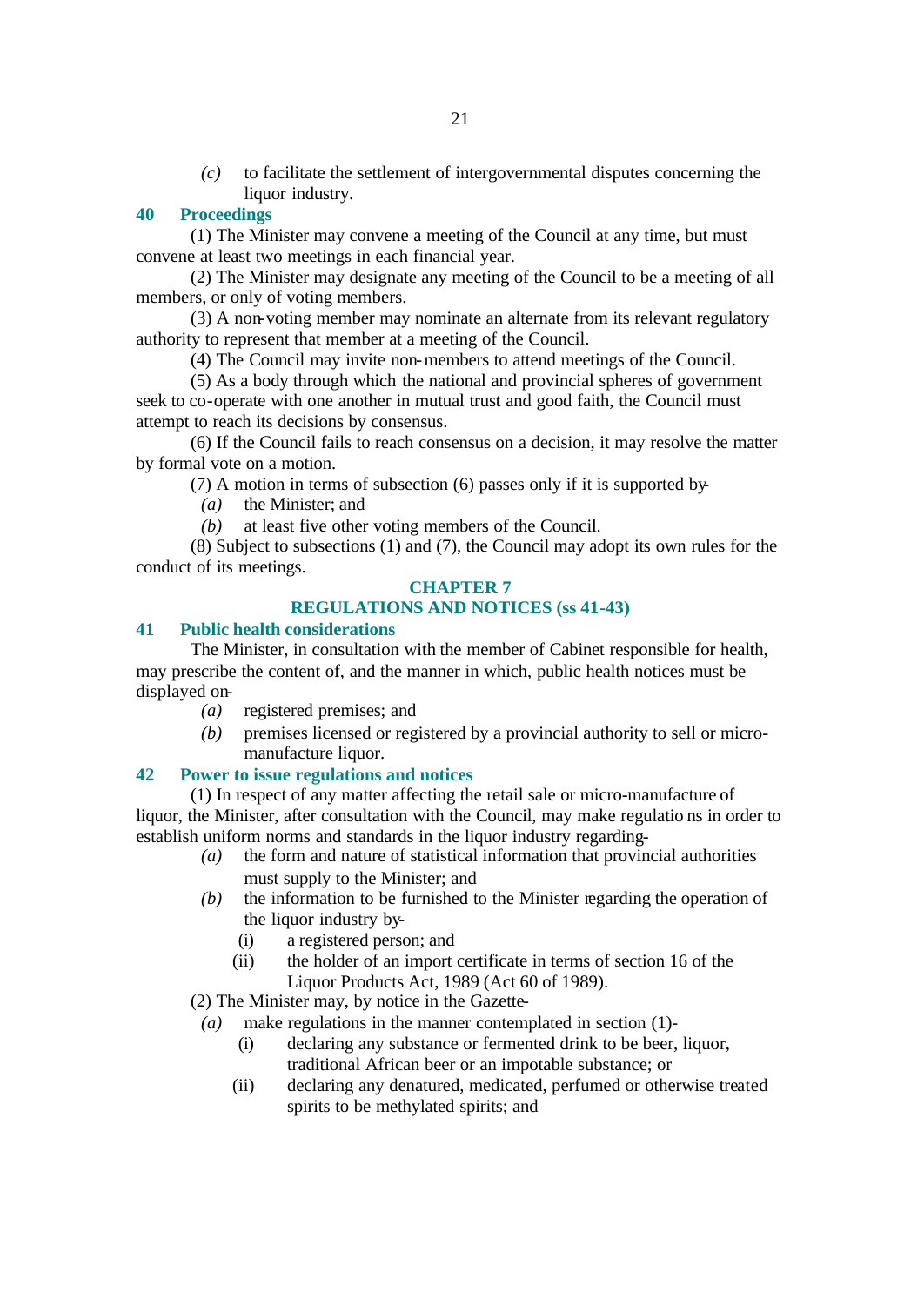- *(b)* make any other regulations-
	- (i) required or permitted in terms of this Act; or
	- (ii) necessary or expedient to prescribe in order to achieve the objects of this Act.

#### **43 Procedure when issuing regulations**

(1) Before the Minister may promulgate a regulation contemplated in section 42 that materially and adversely affects any person, the Minister must-

- *(a)* take appropriate steps to notify any persons who are likely to be materially or adversely affected by the regulation or notice and invite comment from them;
- *(b)* publish the regulation or notice in the *Gazette* and invite comment from the public; and
- *(c)* consider any comment received and any recommendations made by the Council.

(2) If any regulation, other than one contemplated in section 42 (1), affects a province, that regulation must be tabled with the Council for its consideration.

(3) A decision of the Minister in terms of this Chapter is subject to review or appeal to the extent provided for, and in accordance with, the Promotion of Administrative Justice Act, 2000 (Act 3 of 2000).

#### **CHAPTER 8**

#### **GENERAL PROVISIONS (ss 44-47)**

# **44 Limitation of liability**

Subject to section 29 (3), neither the State nor any organ of state or person exercising any power or performing any duty in terms of this Act is liable for any loss or damage resulting from an act or omission in good faith in the exercise of such power or the performance of such duty.

#### **45 Delegation of power**

(1) The Minister may delegate all or part of any power of the Minister in terms of this Act, other than the power to make regulations, to the Director-General or an officer of the national department responsible for liquor matters designated by the Director-General.

(2) The Minister may delegate to a Member of the Executive Council all or part of the Minister's powers, discretion and responsibility under this Act, with respect to the registration of persons within a province as distributors of liquor.

(3) At any time, the Minister may revoke a delegation of power under this section, and exercise that power directly.

# **46 Repeal of laws**

Subject to Schedule 1, the laws mentioned in Schedule 2 are repealed to the extent indicated in the third column of that Schedule.

#### **47 Short title and commencement**

This Act is called the Liquor Act, 2003, and comes into operation on a date to be determined by the President by proclamation in the *Gazette*.

#### **Schedule 1**

# **TRANSITIONAL PROVISIONS**

#### **1 Definitions**

For the purpose of this Schedule-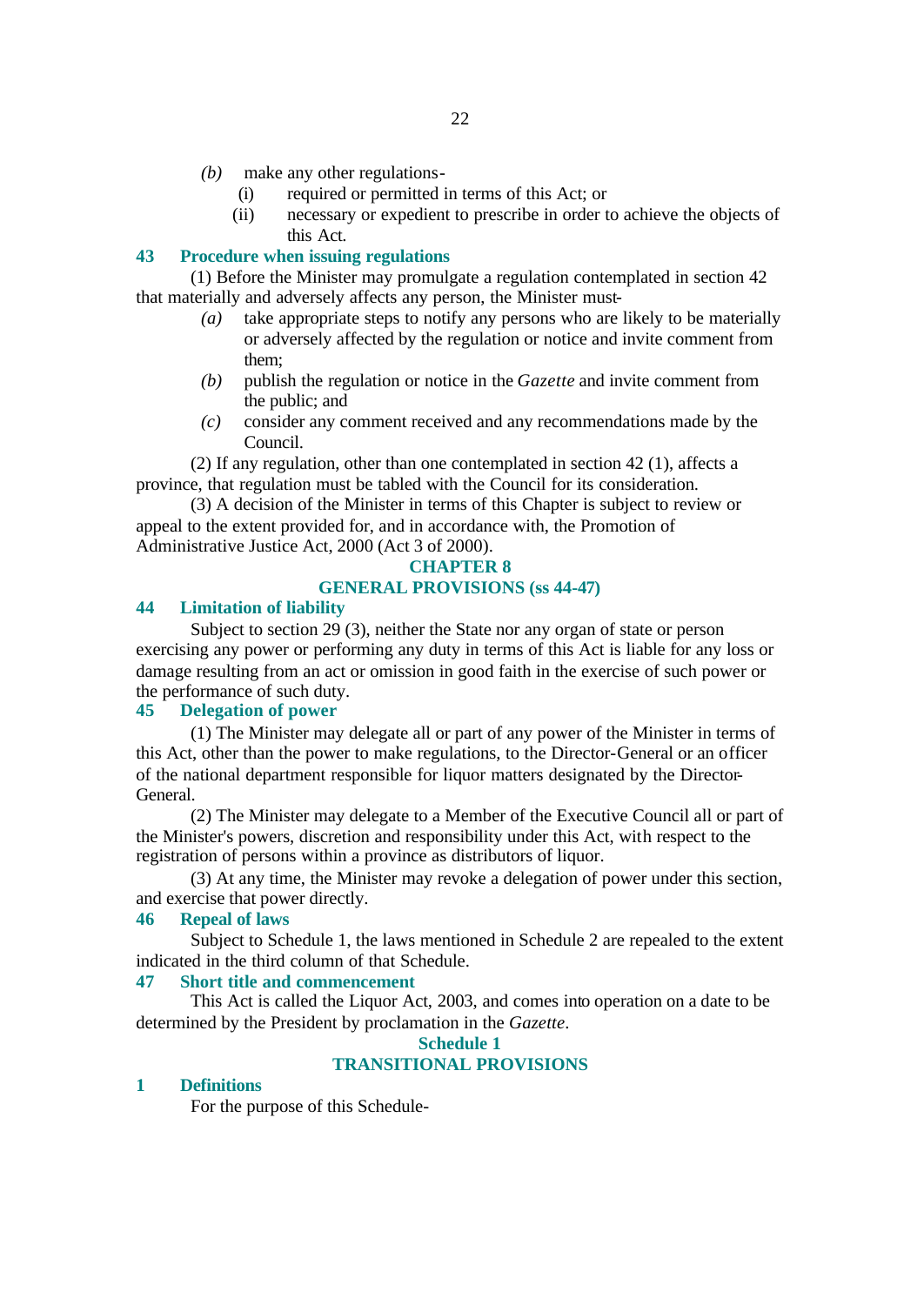'Liquor Act, 1989' means the Liquor Act, 1989 (Act 27 of 1989);

'Liquor Products Act, 1989' means the Liquor Products Act, 1989 (Act 60 of 1989).

#### **2 Transition from repealed laws to provincial legislation**

(1) Despite section 46, in respect of each province, a provision of a law mentioned in Schedule 2 that concerns the micro-manufacture, retail sale or consumption of liquor or methylated spirits remains in force within that province until a date determined in accordance with subitems (2) and (3) and declared by notice in the Gazette.

(2) The Premier of a province, or the Member of the Executive Council responsible for liquor in the province, may notify the Minister that the government of that province wishes to consult with the Minister on the determination of a date contemplated in subitem (1), at any time after the legislature of that province has enacted legislation that-

- *(a)* is consistent with the objects and purposes of this Act;
- *(b)* provides for regulation of the micro-manufacture, retail sale and consumption of liquor, and methylated spirits within that province;
- *(c)* requires every person engaging in the micro-manufacture or retail sale of liquor or methylated spirits within that province to be registered, or to have a licence or permit, to perform any of those activities;
- *(d)* with respect to the registration or licensing of activities contemplated in paragraph *(c)*-
	- (i) provides for a reasonable procedure, having regard to the competing demands of simplicity, transparency and cost-effectiveness, for the application, evaluation and granting of registration, licences or permits required by that legislation; and
	- (ii) provides for the maintenance of a registry of any persons, firms and premises required to be registered or licensed in terms of that legislation, and the reporting of that information to the Minister;
- *(e)* establishes enforcement mechanisms to ensure proper monitoring and compliance by any persons registered or licensed in terms of that provincial legislation; and
- *(f)* provides reasonable transitional protection of the rights of existing licencees in terms of the laws repealed by section 46, to the extent tha t those licences involve the micro-manufacture, retail sale or consumption of liquor or methylated spirits.

(3) After receiving a notice in terms of subitem (2), the Minister must either-

- *(a)* in consultation with the appropriate Member of the Executive Council, determine a date contemplated in subitem (1) and declare that date by notice in the Gazette; or
- *(b)* if the Minister on reasonable grounds believes that the provincial legislation does not substantially meet the criteria required by subitem (2), notify the responsible Member of the Executive Council of that province to that effect, setting out the Minister's reservations with respect to the provincial legislation.

(4) Until the date contemplated in subitem (1) with respect to any particular province, a reference in this Act to 'applicable provincial legislation' must be regarded as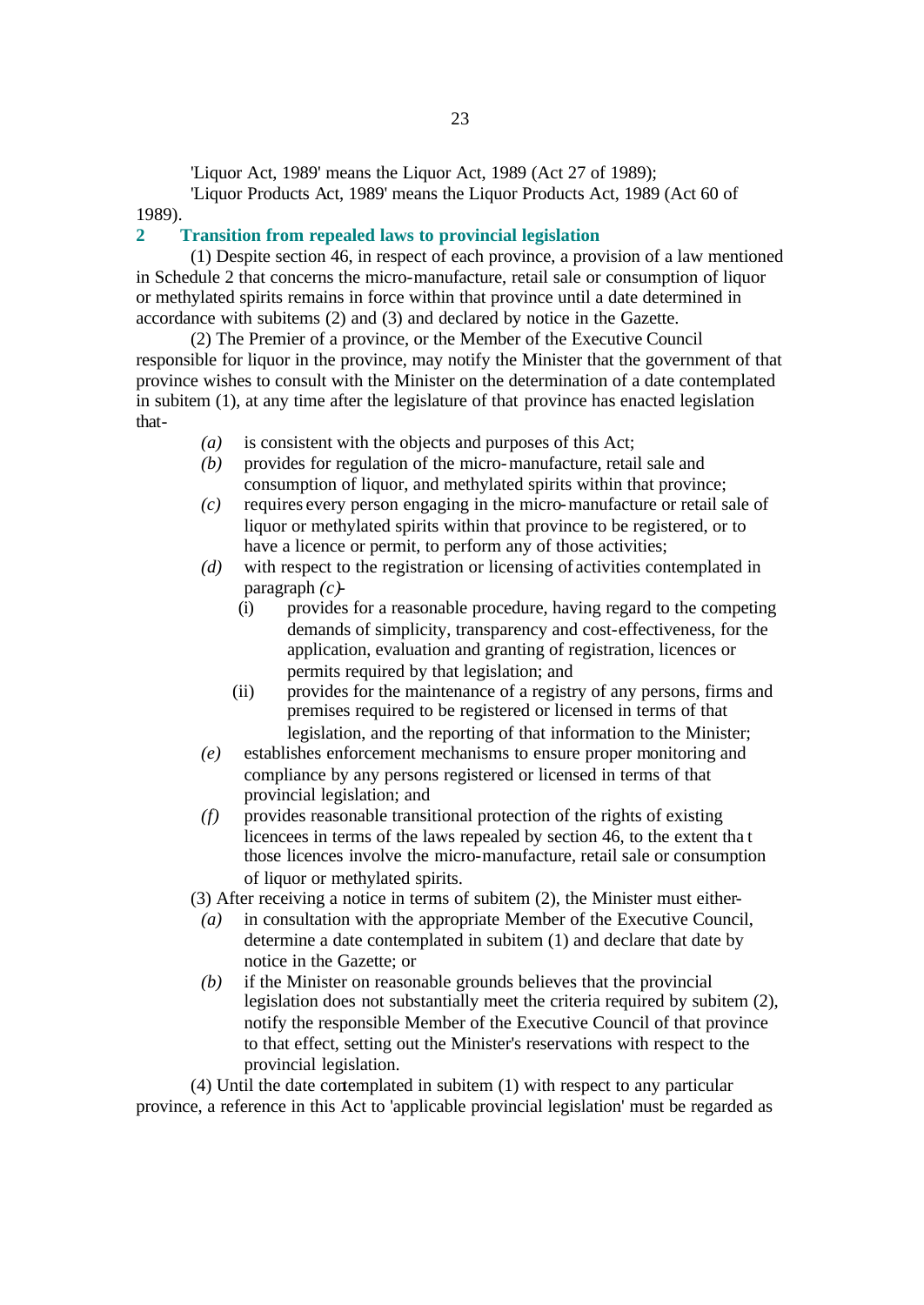being a reference to the provisions of any law mentioned in Schedule 2 that concern the micro-manufacture, retail sale or consumption of liquor or methylated spirits.

# **3 Transitional conflicts**

- The provisions of this Act prevail to the extent of any conflict between-
	- *(a)* a provision of this Act; and
- *(b)* a provision of an Act mentioned in Schedule 2 that remains in force in terms of item 2.

# **4 Conversion of existing licences**

(1) Despite the repeal of the Liquor Act, 1989, upon the coming into operation of this Act-

- *(a)* a determination made under section 51 of that Act remains valid, as if that Act had not been repealed, for a period determined in accordance with this item; and
- *(b)* a licence issued under that Act remains valid, as if that Act had not been repealed, for a period determined in accordance with this item,

if that determination or licence, as the case may be, involved the manufacture or distribution of liquor, and was valid immediately before this Act came into operation.

(2) Subject to subitem (4), 90 days after this Act came into operation, a determination or licence referred to in subitem (1) that involved the manufacture or distribution of liquor, converts automatically to a registration under this Act as-

- *(a)* a manufacturer;
- *(b)* a distributor; or
- *(c)* both,

as elected by notification in writing to the Minister in accordance with subitem (3).

- (3) A notification in terms of subitem (2)-
	- *(a)* may be delivered to the Minister by hand, registered mail or fax within the 90-day period referred to in subitem (2); and
	- *(b)* will be deemed to have been received by the Minister on-
		- (i) the date of delivery by hand or transmission by fax; or
		- (ii) three days after the date on which it is sent by registered mail.

(4) If a licensee of a licence or determination referred to in subitem (2) fails to make an election by notification to the Minister as contemplated in subitems (2) and (3), the licence or determination-

- *(a)* does not convert as contemplated in subitem (2); and
- *(b)* expires at the end of the last day of the 90-day period referred to in subitem  $(2)$ .

(5) Within 12 months after the coming into operation of this Act, a manufacturer or distributor whose licence or determination has been converted in terms of subitem (2) must initiate a review by the Minister, by notice in the prescribed manner and form, of that manufacturer's or distributor's registration under this Act.

(6) Within 24 months after receiving an initiation notice in terms of subitem (5) and any additional relevant material that the Minister may require, the Minister must conduct a review of the initiator's registration, having regard to the objects of this Act, applying the criteria set out in section 13, and considering that the registered person is a going concern.

(7) Upon completing a review in terms of subitem (6), the Minister must either-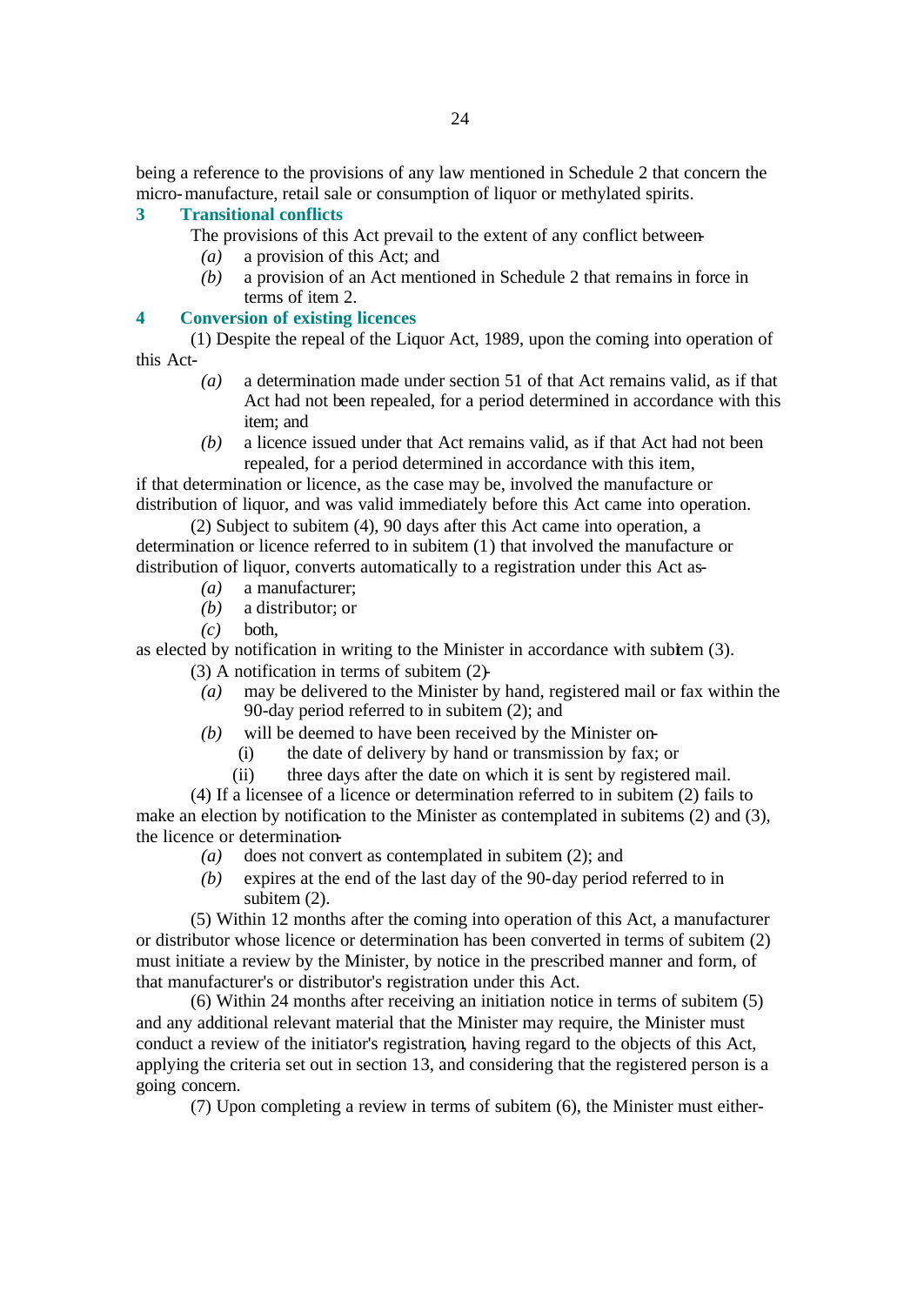- *(a)* confirm the initiator's registration without alteration; or
- *(b)* confirm the initiator's registration, subject to further conditions that are reasonable, justifiable and relevant to the matters mentioned in subitem (6).

(8) The provisions of section 13, read with the changes required by context, apply to any proposal by the Minister to impose further conditions as contemplated in subitem (7) *(b)*.

(9) If a manufacturer or distributor who is required to initiate a review under subitem (5), fails to-

- *(a)* initiate that review within the time provided in subitem (5); or
- *(b)* provide additional relevant material to the Minister within six months after being requested to do so,

the Minister may cancel the registration of that manufacturer or distributor, in the manner set out in section 20 $(4)$ ,  $(5)$  and  $(6)$ .

(10) If the Minister fails to complete a review within the time allowed by subitem (6), the initiator's registration will continue in force, subject to any conditions that applied at the time the initiation notice was delivered to the Minister.

# **5 Transitional provisions concerning retail sale**

Despite the repeal of the Liquor Act, 1989, until the date contemplated in item 2 (1) with respect to any particular province, a person within that province who, at the coming into operation of this Act, was authorised in terms of that Act to engage in the retail sale of liquor may continue to engage in the retail sale of liquor to the extent permitted by that authorisation.

#### **6 Consents granted under section 158 (2) of Liquor Act, 1989**

Any consent granted under section 158 (2) of the Liquor Act, 1989, lapses on 31 December of the year following the year in which this Act comes into operation and will on that date cease to be of any force and effect.

#### **7 Applications before commencement of this Act**

Any application or matter received by a competent authority under the Liquor Act, 1989, before the date of commencement of this Act and not disposed of prior to that date, must be disposed of by that authority in terms of that Act despite its repeal.

#### **8 Traditional African beer and powder**

(1) If no definition of 'traditional African beer' has been prescribed in terms of the Customs and Excise Act, 1964 (Act 91 of 1964), for the purposes of this Act, 'traditional African beer' means a fermented liquid-

- *(a)* made by-
	- (i) the fermentation of malt, unmalted grain or meal of the cereals sorghum, maize, finger millet or pearl millet, with no more than five per cent sugar by weight relative to the combined weight of all the malt, grain or cereal ingredients; or
	- (ii) combining traditional African beer powder with water;
- *(b)* with no addition of ethyl alcohol;
- *(c)* with an alcohol content not exceeding 3,5 per cent by volume;
- *(d)* in a state of fermentation, or of which the fermentation has not been arrested; and
- *(e)* not containing or flavoured with hops or any product derived from hops.